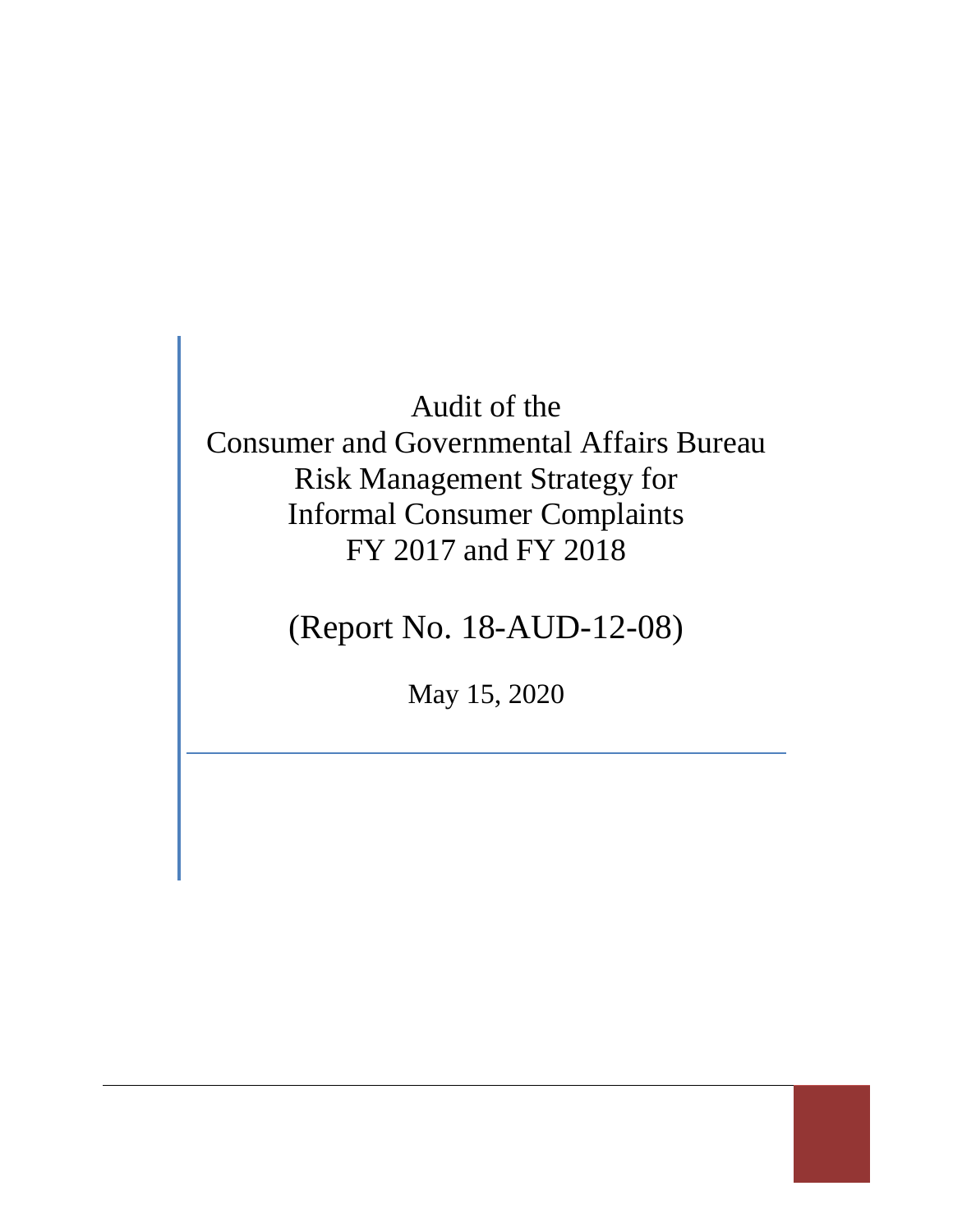# **TABLE OF CONTENTS**

| FINDING No. 2 -All Informal Consumer Complaints Under FCC Jurisdiction Were Not<br>$\label{thm:invariant} {\it Investigated}\,\,\\$               |
|---------------------------------------------------------------------------------------------------------------------------------------------------|
|                                                                                                                                                   |
| FINDING No. 3 – Performance Measures Were Not Reflective of the Actual Level of Effort<br>Required for Processing Informal Consumer Complaints 14 |
|                                                                                                                                                   |
|                                                                                                                                                   |
|                                                                                                                                                   |
|                                                                                                                                                   |
|                                                                                                                                                   |
|                                                                                                                                                   |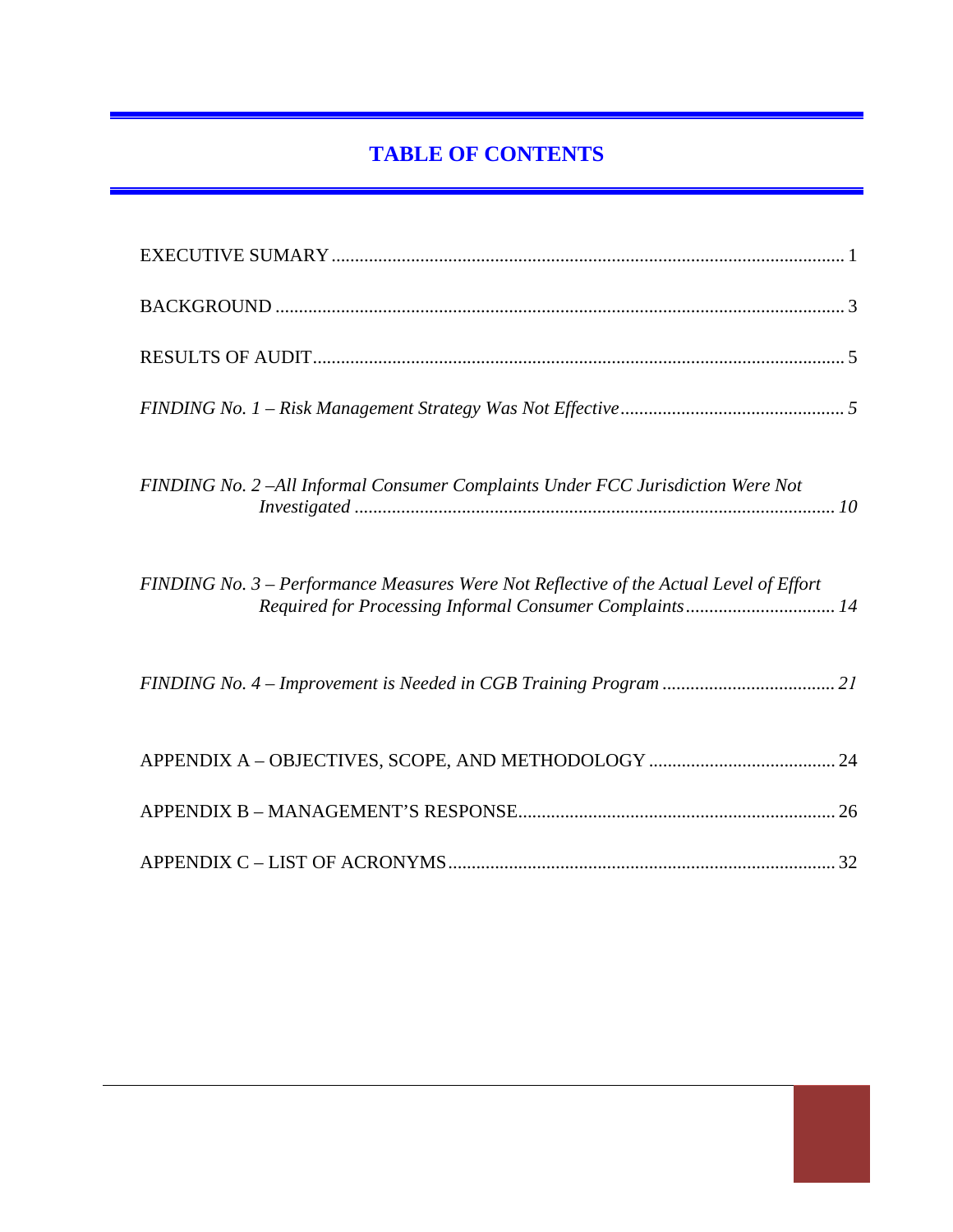# **EXECUTIVE SUMARY**

Lani Eko & Company, CPAs, PLLC conducted a performance audit under contract with the Federal Communications Commission (FCC), Office of Inspector General. The audit objectives were to evaluate the Consumer and Governmental Affairs Bureau (CGB) management of risk related to processing informal consumer complaints*.* Specifically, our objectives were to:

- 1. Evaluate the process for identifying internal and external risks.
- 2. Evaluate the risk management strategy to determine if the risks are adequately managed to meet agency goals and objectives.
- 3. Determine the effectiveness of the internal controls established to manage risk.

We obtained an understanding of the risks and controls in the FCC informal consumer complaint program through interviewing CGB staff, reviewing available process documentation, inquiring with FCC management and CGB personnel, and observing demonstrations of the systems used in processing consumer complaints. We used the guidance contained in the Government Accountability Office enterprise risk management framework and other relevant materials to evaluate the adequacy of CGB's risk management strategy as it related to processing informal consumer complaints. We identified four findings; the synopsis of these findings is presented below.

We determined that the CGB risk management strategy was not effective in meeting the FCC's strategic goal and objective for protecting consumers, including providing freedom from unwanted and intrusive communications. The risk management strategy lacked written procedures for handling informal consumer complaints about unwanted communications (e.g., robocalls and junk faxes). Also, the internal control design was not effective; therefore, it could not be relied upon to satisfy FCC's informal consumer complaints objectives.

Based on data provided by CGB, 55 percent and 61 percent of informal consumer complaints received in fiscal years 2017 and 2018, respectively, were not forwarded to the service providers for investigation or resolved in another manner.

We also determined that the informal consumer complaint program's performance achievements reported in the FCC's fiscal years 2017 and 2018 Annual Performance Reports to the President and Congress may lead to incorrect conclusions on the effectiveness and efficiency of the FCC informal consumer complaints program. We determined that the performance measure used was not appropriate for assessing the effectiveness and efficiency of the informal consumer complaints program, and the performance results reported were misleading. Also, FCC performance goals for processing informal consumer complaints were not objective, relevant or sufficiently rigorous because they were not based on the actual time frames required to process consumer complaints.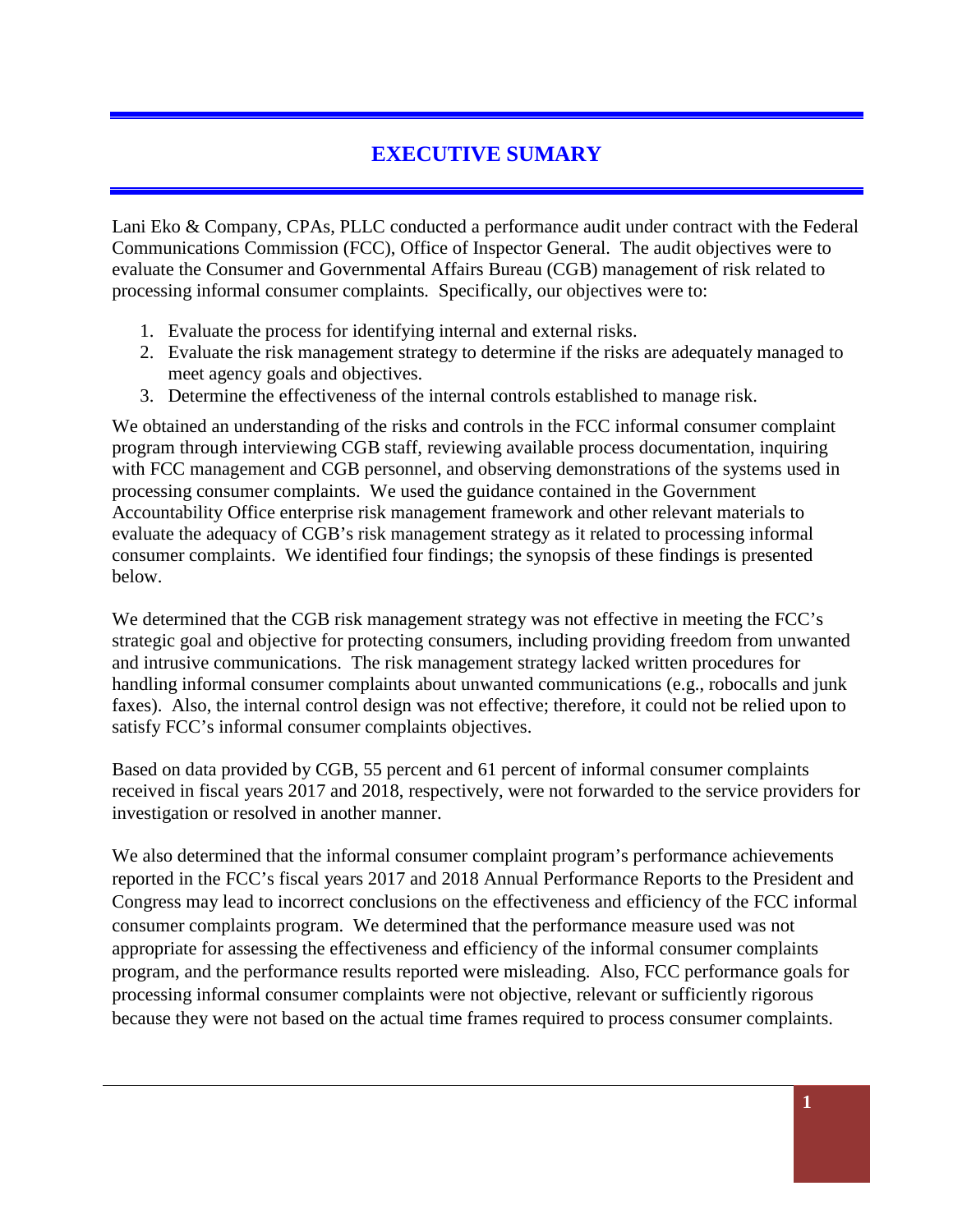We determined that training provided to CGB staff that processes informal consumer complaints was not adequate to keep them up-to-date and familiar with FCC rules and regulations on matters that represent significant risks to consumers.

We made 13 recommendations to FCC's management that we deemed sufficient to address the deficiencies we noted.

We provided a draft copy of this report to FCC and CGB management for their review and comments. CGB management provided written comments on the draft audit report, which appear in Appendix B. A summary of CGB management comments and the auditor's response are provided for each finding. CGB management stated it had implemented or planned to implement 11 of the 13 recommendations in the draft report. CGB management did not concur with two of the report's recommendations. CGB management stated that the draft report fails to include relevant information CGB provided to the auditors, and the draft report misinterprets the statutory requirements regarding informal consumer complaints. The auditor reviewed the issues raised by CGB management and determined that the facts in the draft report are supported by audit evidence, and the conclusions and recommendations are appropriate.

We conducted this performance audit in accordance with generally accepted government auditing standards. Those standards require that we plan and perform the audit to obtain sufficient, appropriate evidence to provide a reasonable basis for our findings and conclusions based on our audit objectives. We believe that the evidence gathered provides a reasonable basis for our findings and conclusions. Our audit covered the period from October 1, 2016, through September 30, 2018.

The Results of Audit section of this report provides detailed audit findings and recommendations.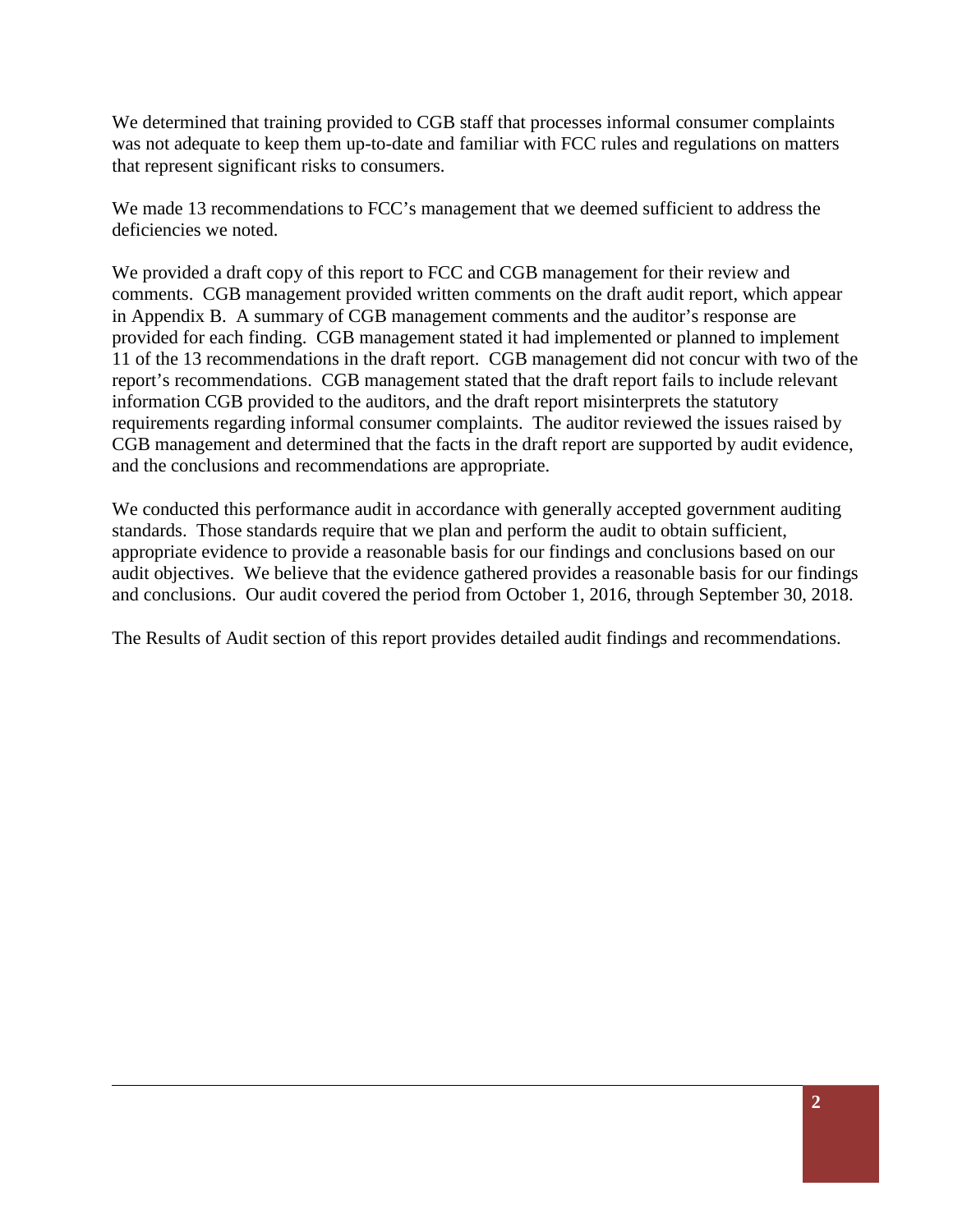# **BACKGROUND**

The Federal Communications Commission (FCC) is an independent United States government agency, directly responsible to Congress. FCC was established by the Communications Act of 1934 and is charged with regulating interstate and international communications by radio, television, wire, satellite, and cable. FCC has seven operating Bureaus and ten Staff Offices. The Consumer and Governmental Affairs Bureau (CGB) is one of the operating bureaus of FCC. CGB develops and implements the FCC's consumer policies. CGB serves as the public face of FCC through outreach and education, as well as through FCC's consumer center, which is responsible for responding to consumer inquiries and complaints. Also, CGB maintains collaborative partnerships with state, local and Tribal governments in critical areas such as emergency preparedness and implementation of new technologies. CGB has seven divisions: the Consumer Policy Division, Disability Rights Office, Consumer Affairs and Outreach Division, Office of Intragovernmental Affairs, Native Affairs, Web and Print publishing, and the Consumer Inquiries and Complaints Division.

The Consumer Inquiries and Complaints Division (CICD) is responsible for processing informal consumer inquiries and complaints, consistent with controlling laws and FCC regulations. The division receives, reviews and analyzes informal consumer complaints and responses to informal consumer complaints; maintains electronic files that provide for the tracking and maintenance of informal consumer complaints; and coordinates with other bureaus and offices to ensure that consumers are provided accurate, up-to-date information.

Per Section 208 of the Communications Act of 1934 (Title 47 USC 208) and Title 47 CFR Part 1, Section 1.711, consumers can file informal or formal consumer complaints with the FCC about the service providers<sup>1</sup> or communications services regulated by FCC. Our audit was limited to informal consumer complaints<sup>2</sup>.

The vast majority of informal consumer complaints were filed electronically through the FCC Consumer Complaint Center (CCC) web page managed by CICD. Consumers also have the option to submit written complaints or call CICD to report problems with service providers or communications services. FCC receives 25,000 to 30,000 informal consumer complaints per month. The complaints cover matters such as unwanted communications (e.g., robocalls and junk faxes), billings, equipment, and communications services. Unwanted communications accounted for about 55 and 61 percent of the informal consumer complaints received by FCC in 2017 and 2018, respectively.

 $\overline{a}$ 

<sup>&</sup>lt;sup>1</sup> Service provider is a telecommunications provider that owns circuit switching equipment (e.g., Verizon Communications, Inc. and AT&T Communications, Inc.).

<sup>2</sup> Title 47 CFR Part 1, Section 1.716 through Section 1.719.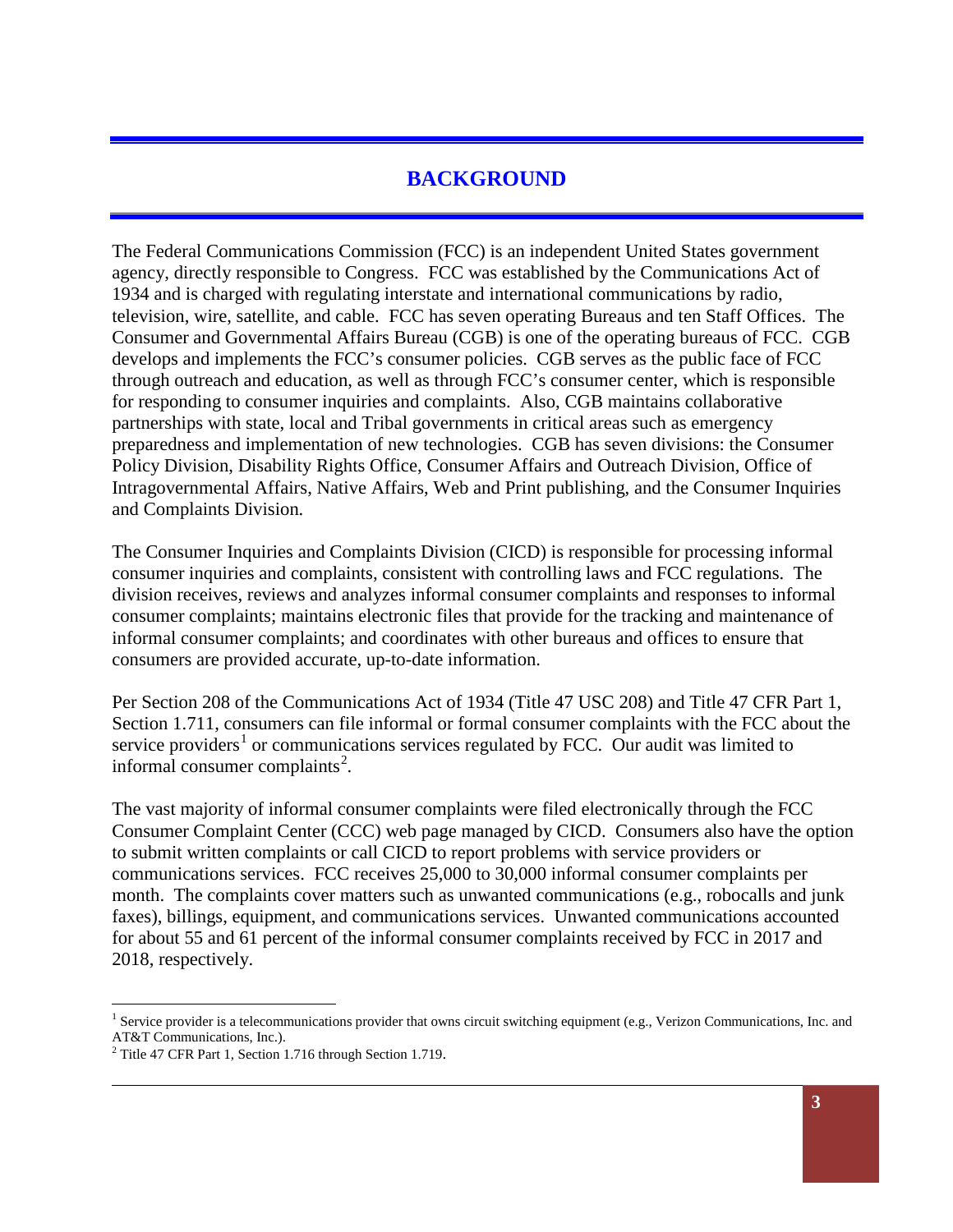Under FCC rules, CICD does not investigate individual informal consumer complaints. Rather, CICD processes and forwards informal complaints about telecommunications billings, equipment, and services to the carrier identified by the consumer. The service providers must respond to informal consumer complaints within 30 days. If a service provider's response does not solve a complaint, the consumer can file a rebuttal with CGB, or file a formal consumer complaint. Also, if a service provider fails to submit a response by the due date, the consumer may file a formal consumer complaint with FCC's Enforcement Bureau (EB). While filing an informal consumer complaint is free, a consumer who files a formal consumer complaint is required to pay a \$235 fee.

CICD does not forward complaints about unwanted communications, loud commercials and indecency to the service providers for investigation, even if they meet the definition of an informal consumer complaint. Rather, it is CICD's practice to refer these types of complaints to EB, as stated on the CCC web page. According to CGB, EB uses the information gained from the complaints to formulate policies and improve enforcement activity.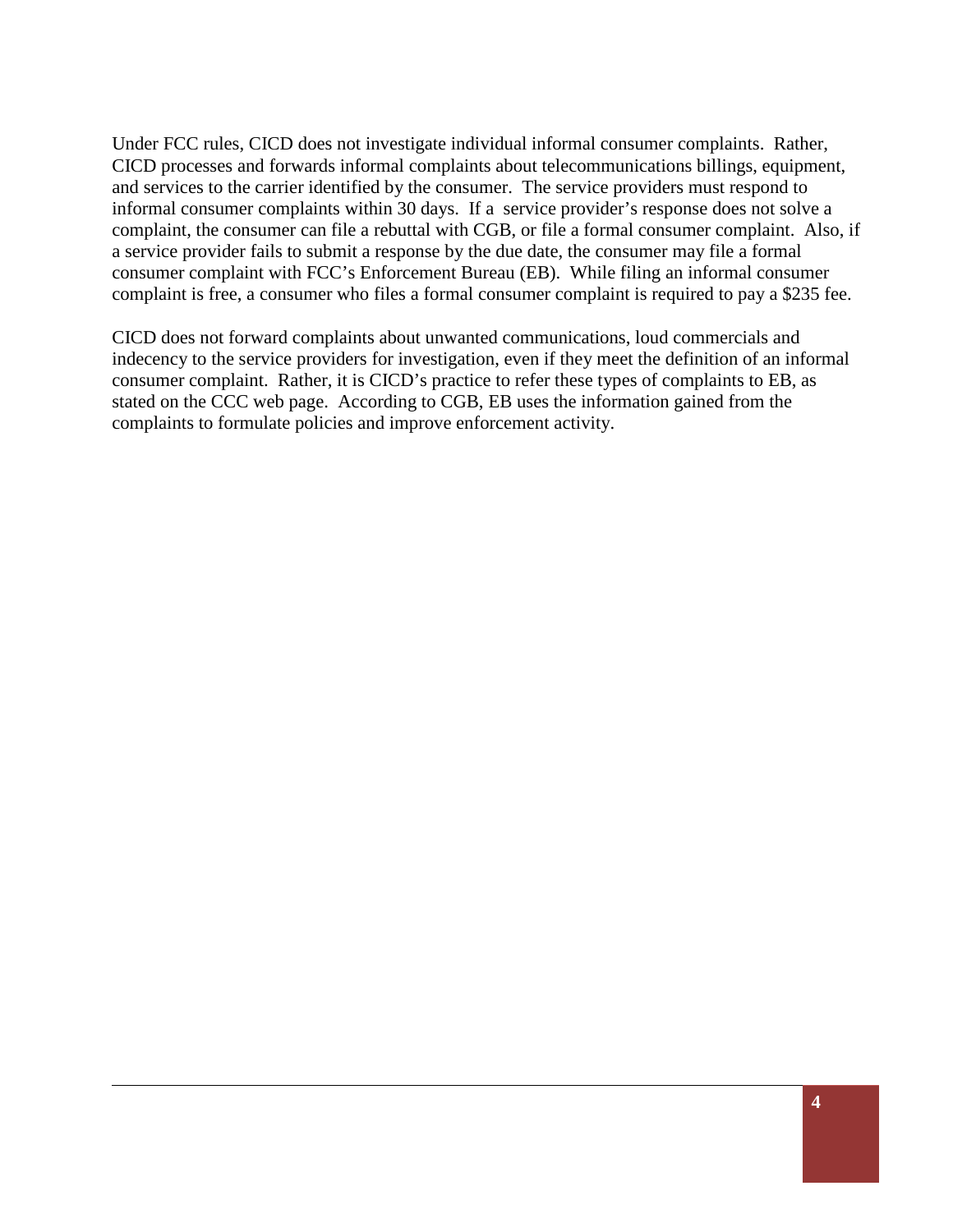# **RESULTS OF AUDIT**

Consumer and Governmental Affairs Bureau's (CGB) management of risk related to processing informal consumer complaints was not effective in meeting FCC's goals and objectives. Finding Number 1 addresses the deficiencies in the CGB's risk management strategy. Finding Numbers 2, 3, and 4 discuss the consequences of the weaknesses in the CGB's risk management strategy.

### *FINDING No. 1 – Risk Management Strategy Was Not Effective*

### **CONDITION**

CGB's risk management strategy for processing informal consumer complaints was not effective in protecting consumers' interest and meeting FCC's strategic goal of making telecommunications networks work for consumers, including protecting consumers from unwanted and illegal robocalls. FCC management, including CGB's Bureau Chief, is responsible for establishing goals and objectives for informal consumer complaint operations, managing inherent and residual risks<sup>3</sup> for processing informal complaints and ensuring compliance with applicable laws and regulations.

In our assessment of CGB's risk management activity for fiscal years 2017 and 2018, we considered the following elements of its risk management:

- (a) goals and objectives,
- (b) risk assessment procedures,
- (c) risk responses,

 $\overline{a}$ 

- (d) risk monitoring and
- (e) risk communication and reporting to stakeholders and oversight bodies.

In assessing the elements of risk management, we reviewed CGB's FY 2018 Entity Level Assessment and the report to FCC Managing Director. We found that the representations made by CGB's Bureau Chief were not adequately supported. We requested but did not receive CGB's FY 2017 Entity Level Assessment for our examination. Therefore, we were unable to conclude on the effectiveness of CGB's FY 2017 risk management activity. We determined that the CGB risk management activity was not adequately documented and did not fully address the essential elements of an effective risk management process. Therefore, it could not be used to assess the effectiveness of CGB's informal consumer complaints process.

 $3$  Inherent risk is the risk to an entity in the absence of management's response to the risk. Residual risk is the risk that remains after management's response to inherent risk. (GAO-14-704G, 7.03)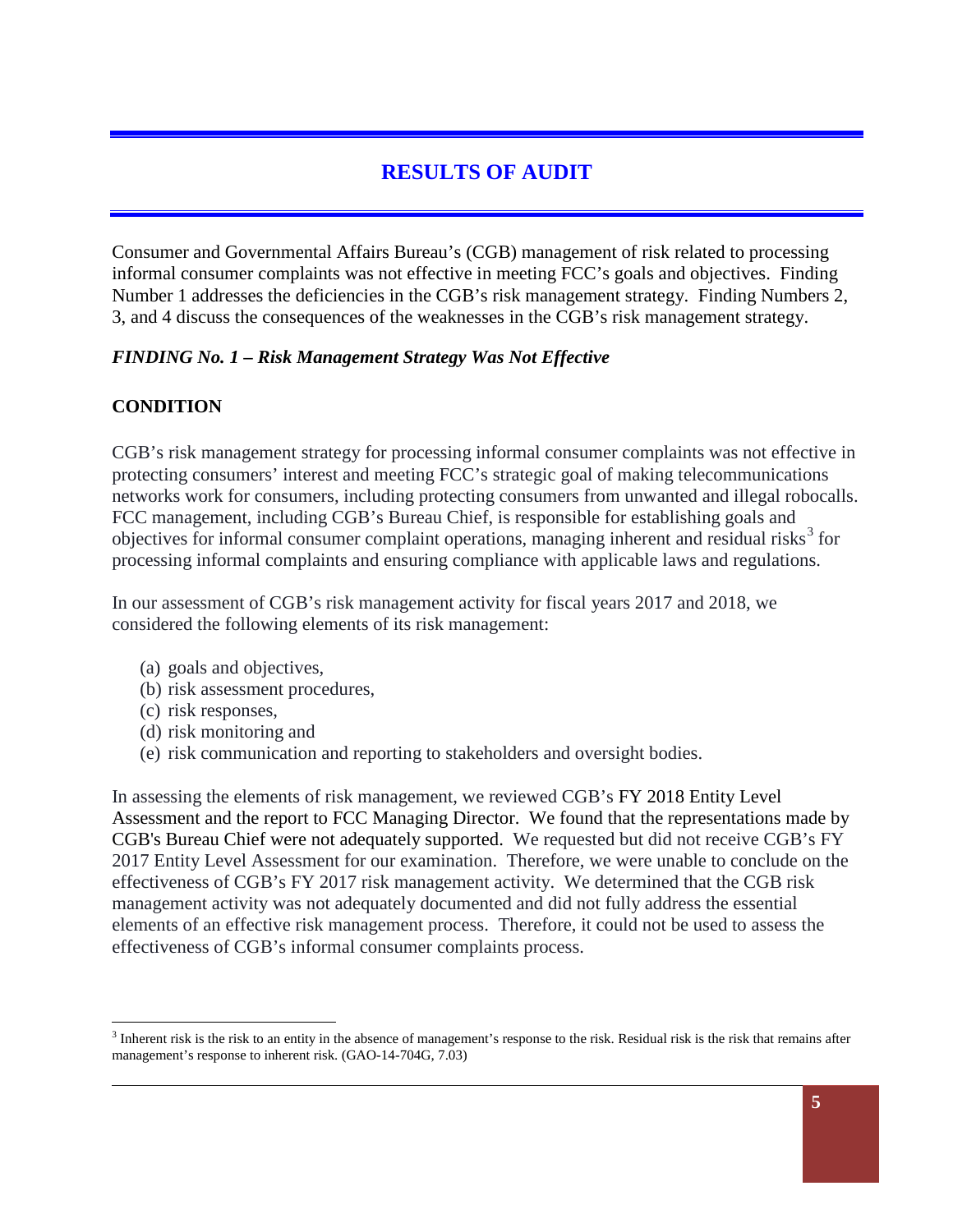Detailed information regarding our assessment of CGB's FY 2018 risk management strategy is discussed below.

# *Goals and Objectives*

CGB lacked written goals that align with FCC's strategic goals. The stated mission of CGB is to develop and implement FCC's consumer policies, including disability access and policies affecting tribal nations. CGB did not provide the auditors with written goals that linked CGB's mission with FCC's strategic goal for protecting consumers. According to the Office of Management and Budget (OMB) Circular A-11, Section 230.1, strategic goals reflect the long-term outcomes an agency aspires to achieve by implementing its mission. The strategic goals are the foundation for formulating meaningful objectives and are useful for communicating Federal agency efforts to address the challenges and opportunities on behalf of American people.

CGB did not provide evidence or articulate how its stated strategic objectives result in the achievement of FCC's mission and goals that are relevant to the consumer protection program. We noted that CGB did not define its objectives in specific, measurable terms such as, what it intends to achieve, how it will be achieved, who is to achieve it, and the time frames for achieving its objectives. Because CGB did not define its objectives in measurable terms (quantitative and qualitative), its performance toward achieving those objectives may be difficult to assess.

# *Risk Identification and Assessment*

CGB did not adequately document its risk identification and assessment process. In the absence of formal risk identification and risk assessment, the auditor developed an Objectives/Risk Template<sup>4</sup> for CGB to complete in order to obtain an understanding of CGB's approach to risk management. CGB did not have any written procedures or defined processes for identifying new risks and updating known risks that impact informal consumer complaints activity. During our interview, CGB management told the auditors that Consumer Inquiries and Complaints Division (CICD) managers and staff discuss the risks associated with particular projects and initiatives during their weekly meetings. CGB did not provide minutes of meetings or provide a list of risks it identified to the auditors for examination. There was no evidence that CGB gave appropriate consideration to where the risks originated, root causes of risks, and inherent risks embodied in the informal consumer complaint program when identifying risks to attaining its objectives. Additionally, CGB did not provide evidence to show how the risks identified by its staff and managers link to CGB objectives.

CGB did not provide documentary evidence that its risk assessment process included a consideration of the probability of the identified risks occurring, the impact of the risks on objectives, or the prioritization of risks to CGB objectives. Also, the documentation CGB provided

 $\overline{a}$  $4$  The auditors, Lani Eko & Company, provided this template to CGB Management for completion.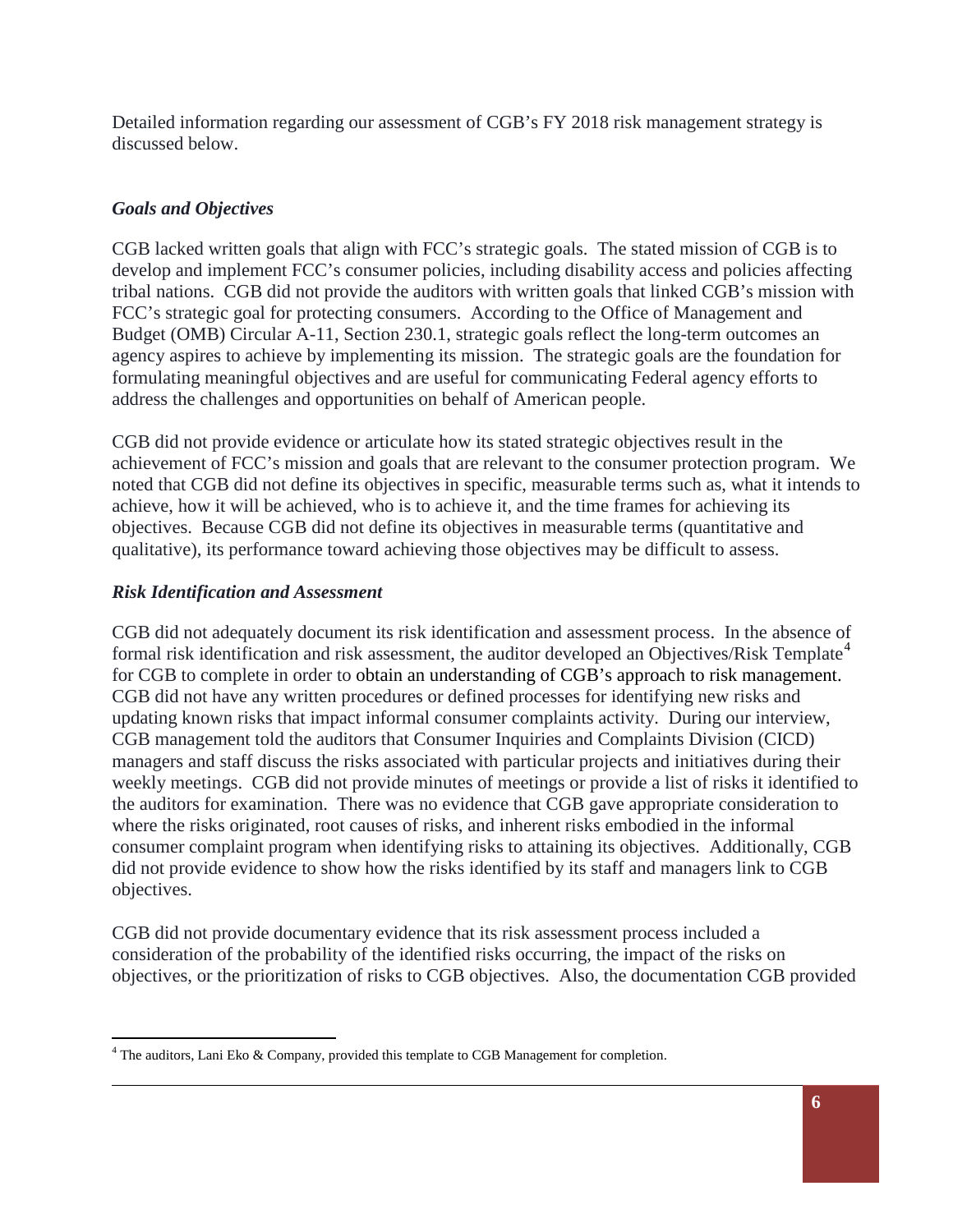as support for its risk assessment did not show that CGB considered its risk exposure to the significant categories of complaints, such as unwanted communications complaints.

#### *Risk Response*

CGB management lacked an effective method to respond to risks. Organizations are required to manage risks through internal controls that help to ensure that management implements directives to mitigate risks. However, CGB did not have any documented procedures for managing risks. In response to the auditor's request, CGB documented, in the Objectives/Risk Template provided by the auditor, its controls for managing risks in the informal consumer complaint program. CGB's response did not provide any evidence that its management considered the risk consequences, including the likelihood<sup>5</sup> of the risks occurring and the impact<sup>6</sup> of those risks on the CGB objectives. As a result, CGB may not be able to assess its exposure to risks effectively. Also, there was no cost-benefit analysis and ranking of risks performed in the development of responses to the risks. In addition, CGB did not identify its official who is accountable for the implementation of risk response.

### *Monitor Risk*

CGB lacked an effective plan to monitor risks. Performance measures are useful monitoring tools for assessing whether risk response actions (or internal control) enable an entity to operate within the defined risk tolerances. CGB implemented performance measures (e.g., Speed of Disposal (SOD) and CICD Monthly Performance Reporting) to monitor the achievements of its stated objectives, and assess the effectiveness of its processing of informal consumer complaints and risk response actions.

We determined that these monitoring tools were not appropriate for monitoring the achievements of CGB consumer program objectives, assessing the quality of complaints processing performance, or determining whether controls are effective in mitigating the risks to the CGB objectives. For example, there was no evidence of how CGB used monitoring tools to assess consumers' satisfaction or to respond to an unusual increase in the volume of complaints received. Therefore, we question whether CGB management and stakeholders were aware of the required modifications to the objectives and risks, or the effectiveness of CGB's procedures for managing risks.

We noted that CGB had not developed any monitoring tools to evaluate the effectiveness of some of its cited controls. The education of consumers on what to expect from the informal complaint process is identified in the Objectives/Risk Template as a control to mitigate the risk of consumer dissatisfaction with the informal complaint process. However, CGB did not develop monitoring tools to assess the effectiveness of its consumer education program.

 $<sup>5</sup>$  Likelihood is the probability of a risk occurring.</sup>

<sup>6</sup> Impact is the ability to achieve objectives if the risk occurred.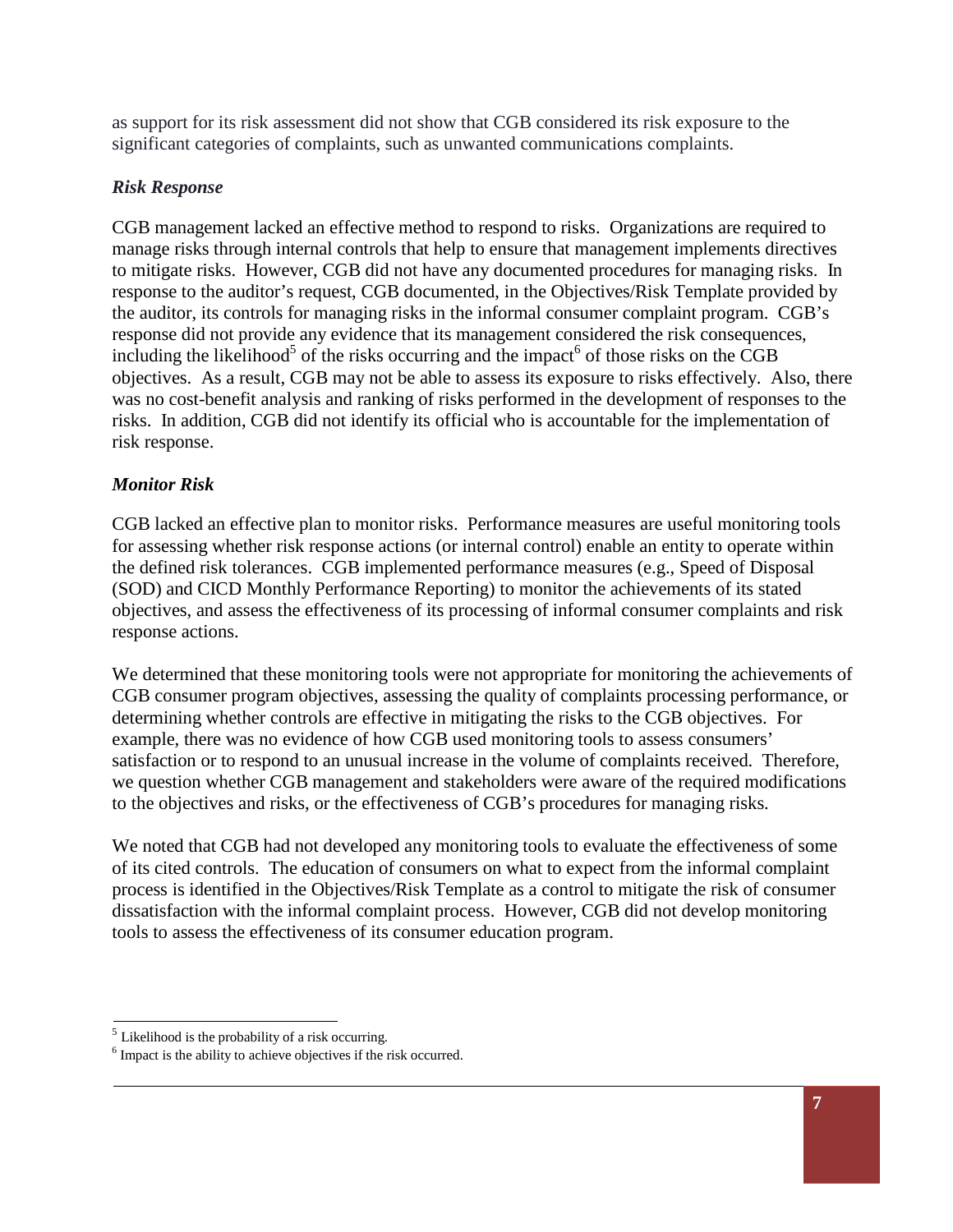Also, CGB performance measures did not align with FCC objectives and performance goals. For example, FCC FY 2018 – 2022 - Strategic Plan, Performance Goal 3.1.1 states*, implement proposals to target and eliminate unlawful telemarketing and robocalling.* However, none of CGB's performance measures contributed to measuring FCC's progress in lessening the number of unwanted telemarketing communications and robocalls. We noted that CGB responses for three out of the four objectives (i.e., operations, reporting and compliance) in the Objectives/Risk Template did not have associated performance measures.

#### *Risk Communication and Reporting*

CGB had not developed written procedures for communicating its risks in meeting its objectives to internal and external stakeholders. FCC's annual assurance statement on its internal control to the President and Congress relies, in part, on the statements of assurance that FCC components provided to the FCC Managing Director. CGB's Bureau Chief reported to the FCC Managing Director<sup>7</sup> that CGB's internal controls over operations were effective, and that it complied with laws and regulations. We requested evidence to support CGB's assertions because CGB's Entity Level Assessment justification statements did not provide sufficient detail to support CGB management's conclusion that the internal controls over operations were operating effectively. However, CGB did not provide the auditors any documentation to support their assertions.

### **CRITERIA**

According to OMB Circular No. A-123, *Management's Responsibility for Enterprise Risk Management and Internal Control*, Federal leaders and managers are responsible for establishing goals and objectives around operating environments, ensuring compliance with relevant laws and regulations, and managing both expected and unexpected or unanticipated events. They are responsible for implementing management practices that identify, assess, respond, and report on risks.

Government Accountability Office (GAO)'s *Standards for Internal Control in the Federal Government* states,

Principle 3, Section 3.09, "Management develops and maintains documentation of its internal control system." Section 3.10, "Effective documentation assists in management's design of internal control by establishing and communicating the who, what, when, where, and why of internal control execution to personnel…"

<sup>&</sup>lt;sup>7</sup> In a letter accompanying CGB's FY 2018 Entity Level Assessment. FCC bureaus and offices use the Entity Level Assessment to assist the Office of Managing Director in evaluating the "tone at the top" and identifying key controls at the component level, as required by the Office of Management and Budget Circular A-123 and the Federal Manager's Financial Integrity Act (FMFIA) of 1982.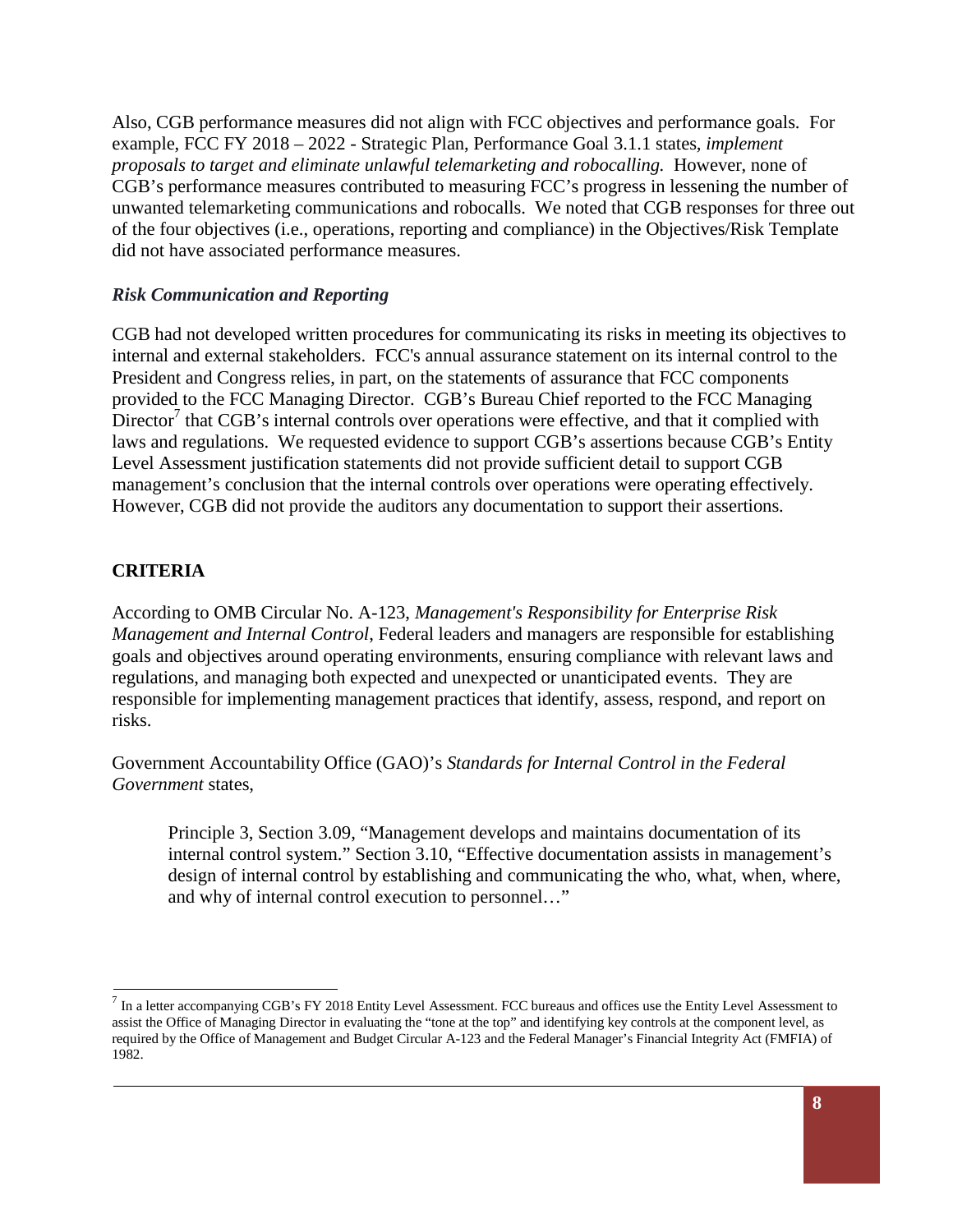Principle 6, Section 6.03, "Management defines objectives in specific terms so they are understood at all levels of the entity. This involves clearly defining what is to be achieved, who is to achieve it, how it will be achieved, and the time frames for achievement…Management defines objectives in alignment with the organization's mission, strategic plan, and performance goals." Section 6.04, "Management defines objectives in measurable terms so that performance toward achieving those objectives can be assessed…Measurable objectives are also stated in a quantitative or qualitative form that permits reasonably consistent measurement."

Principle 7, Section 7.05, "Management analyzes the identified risks to estimate their significance, which provides a basis for responding to the risks…" Section 7.06, "Management estimates the significance of a risk by considering the magnitude of impact, likelihood of occurrence, and nature of the risk." Section 7.08, "Management designs responses to the analyzed risks so that risks are within the defined risk tolerance for the defined objective."

# **CAUSE**

CGB did not develop a risk profile to address the risks CGB faced toward achieving its goals and objectives arising from processing informal consumer complaints. Also, CGB did not develop and implement appropriate control activities for addressing significant risks in the processing of informal consumer complaints.

The FCC Risk Officer and the Performance Improvement Officer's support and collaboration with CGB were not sufficient for the implementation of effective risk management and internal control at CGB.

### **EFFECT**

The absence of essential elements of risk management increases the likelihood that CGB may not effectively respond to deficiencies in processing informal consumer complaints, enforce accountability of CGB officials responsible for processing informal consumer complaints, and assess the effectiveness of informal consumer complaint processing.

CGB's current risk management practices could lead to ineffective use of its resources. For example, CGB may not allocate sufficient resources to the consumer complaints program activities that represent the most significant risks to achieving of CGB objectives.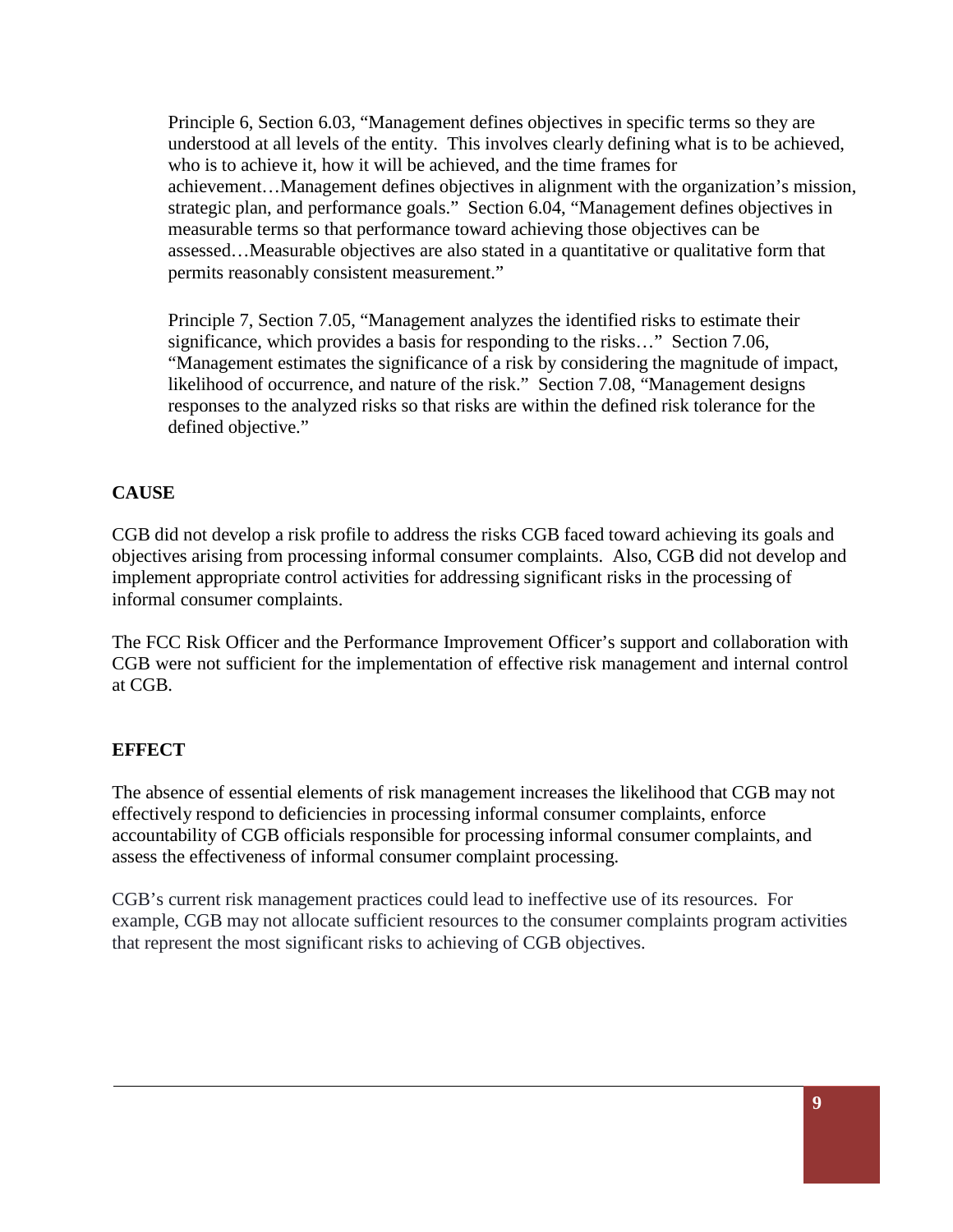#### **RECOMMENDATIONS**

We recommend FCC management:

- 1. Direct CGB, in coordination with the FCC Chief Risk Officer (CRO), to develop a risk profile that aligns with the FCC strategic goals and objectives, and CGB's vision and mission.
- 2. Ensure that CGB integrates its mission, goals, and objectives specific to the informal consumer complaints program into its risk management strategy.
- 3. Direct the FCC CRO and the FCC Performance Improvement Officer to provide written guidance and training to CGB on the implementation of CGB's risk management activities.

#### **MANAGEMENT RESPONSE**

CGB stated that it would work in coordination with the FCC's Chief Risk Officer and Performance Improvement Officer to enhance its risk management strategy and implement recommendations 1, 2 and 3.

#### **AUDITOR RESPONSE**

We understand that FCC-OIG will confirm CGB's implementation of recommendations 1, 2 and 3 through its audit recommendation follow-up process.

### *FINDING No. 2 –All Informal Consumer Complaints Under FCC Jurisdiction Were Not Investigated*

### **CONDITION**

The Federal Communications Commission (FCC) did not adequately respond to the risks associated with all classes of informal consumer complaints. FCC stated that consumer complaint procedures are a principal vehicle to promote compliance with the requirements of the Communications Act of 1934, as amended, and FCC's implementing rules and orders.

Based on the documentation provided by CGB, we noted that CGB did not forward to service providers for investigation 186,451 of the total 340,467 (or 55 percent) of informal consumer complaints filed in FY 2017. Additionally, CGB did not forward to the service providers for investigation 236,875 (or 61 percent) of the total 387,716 informal consumer complaints filed in FY 2018. The subjects of these informal consumer complaints fall within the jurisdiction of FCC and include Unwanted Calls (Robocalls), Junk Faxes, Indecency, and Loud Commercials. We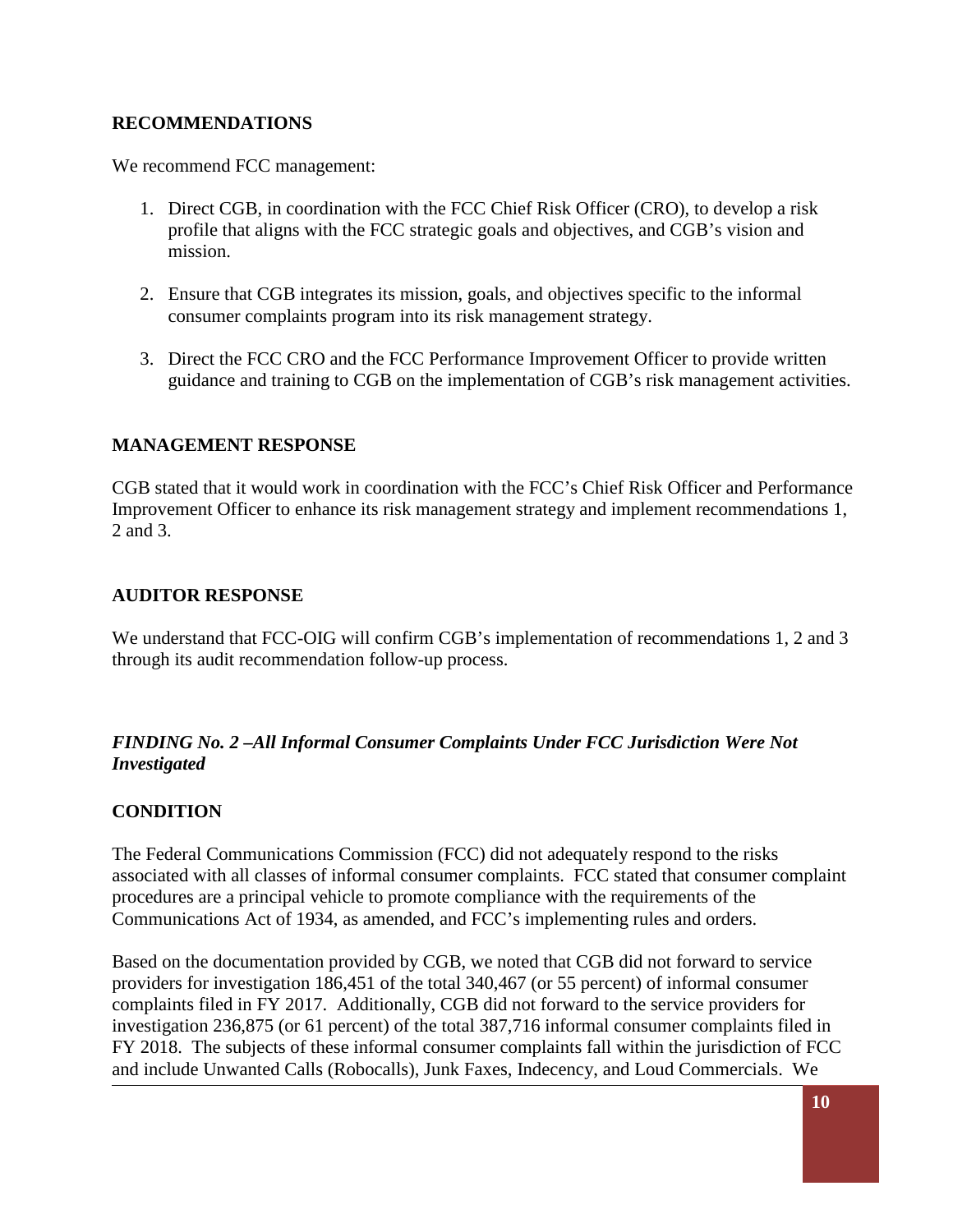present below in Table 1, a summary of informal consumer complaints that were not served on the service providers for investigation, and referred to other FCC bureaus.

|                                                |                             | FY 2017                                             |                                                         | <b>FY 2018</b>                               |                                                                      |
|------------------------------------------------|-----------------------------|-----------------------------------------------------|---------------------------------------------------------|----------------------------------------------|----------------------------------------------------------------------|
| Complaint<br>Category                          | <b>Responsible Bureau</b>   | <b>Number of</b><br><b>Complaints</b><br><b>Not</b> | Uninvestigated<br><b>Complaints As</b><br>Percentage of | Number of<br><b>Complaints</b><br><b>Not</b> | Uninvestigated<br><b>Complaints As</b><br><b>Percentage of Total</b> |
|                                                |                             | <b>Investigated</b>                                 | <b>Total Complaints</b><br><b>Filed with FCC</b>        | <b>Investigated</b>                          | <b>Complaints Filed</b><br>with FCC                                  |
| <b>Unwanted Calls</b>                          | <b>Enforcement Bureau</b>   | 173,439                                             | 50.94%                                                  | 223,904                                      | 57.74%                                                               |
| <b>Junk Faxes</b>                              | <b>Enforcement Bureau</b>   | 3,423                                               | 1.00%                                                   | 2,944                                        | 0.76%                                                                |
| Loud<br>Commercials                            | <b>Enforcement Bureau</b>   | 3,278                                               | 0.96%                                                   | 3,597                                        | 0.93%                                                                |
| Radio                                          | <b>Enforcement Bureau</b>   | 1,853                                               | 0.55%                                                   | 1,614                                        | 0.42%                                                                |
| Indecency                                      | <b>Enforcement Bureau</b>   | 1,468                                               | 0.43%                                                   | 1,084                                        | 0.28%                                                                |
| Misc.                                          | <b>Enforcement Bureau</b>   | 1,972                                               | 0.58%                                                   | 2,201                                        | 0.57%                                                                |
| Total (EB)                                     |                             | 185,433                                             | 54.46%                                                  | 235,344                                      | 60.70%                                                               |
| Misc.                                          | Media Bureau                | 926                                                 | 0.27%                                                   | 1,098                                        | 0.28%                                                                |
| Misc.                                          | Wireless Bureau             | 53                                                  | 0.02%                                                   | 407                                          | 0.10%                                                                |
| Misc.                                          | <b>Public Safety Bureau</b> | 39                                                  | 0.01%                                                   | 26                                           | 0.01%                                                                |
| <b>Total Uninvestigated Complaints</b>         |                             | 186,451                                             | 54.76%                                                  | 236,875                                      | 61.09%                                                               |
| <i><b>*Total Complaints Filed with FCC</b></i> |                             | 340,467                                             |                                                         | 387,716                                      |                                                                      |

**Table 1: Uninvestigated Complaints Referred to FCC Bureau**

**\*Auditors noted immaterial differences due to timing in recording the receipts of complaints.** 

To assess the reasonableness of CGB management's reported percentages of uninvestigated informal consumer complaints, the auditors examined a random sample of  $78<sup>8</sup>$  informal consumer complaints received in FY 2017 and FY 2018. The auditors found that CGB had not forwarded for investigation 52 percent of the complaints it received in FY 2017. In FY 2018, CGB did not forward for investigation 70 percent of the informal consumer complaints received.

According to CGB management, if a consumer did not direct their complaint to a carrier<sup>9</sup>, the complaint is not subject to the requirements of Title 47 USC 208, and Title 47 CFR Part 1, Section 1.717, and Section 1.718. Therefore, CGB does not refer such complaints to a carrier for investigation. CGB management informed the auditors that complaints that fall into the categories discussed in Table 1 are referred to other FCC Bureaus, primarily FCC Enforcement Bureau (EB) and the Bureaus use the information gained from the referred informal consumer complaints to inform the development of communications policies. Additionally, CGB management stated the

 $\overline{a}$ 

 $8$  The sample of 78 is a total of 38 and 40 uninvestigated informal consumer complaints filed with FCC in FY 2017 and FY 2018, respectively.

Carrier is an entity that provides wired and wireless communication services to the general public for a fee.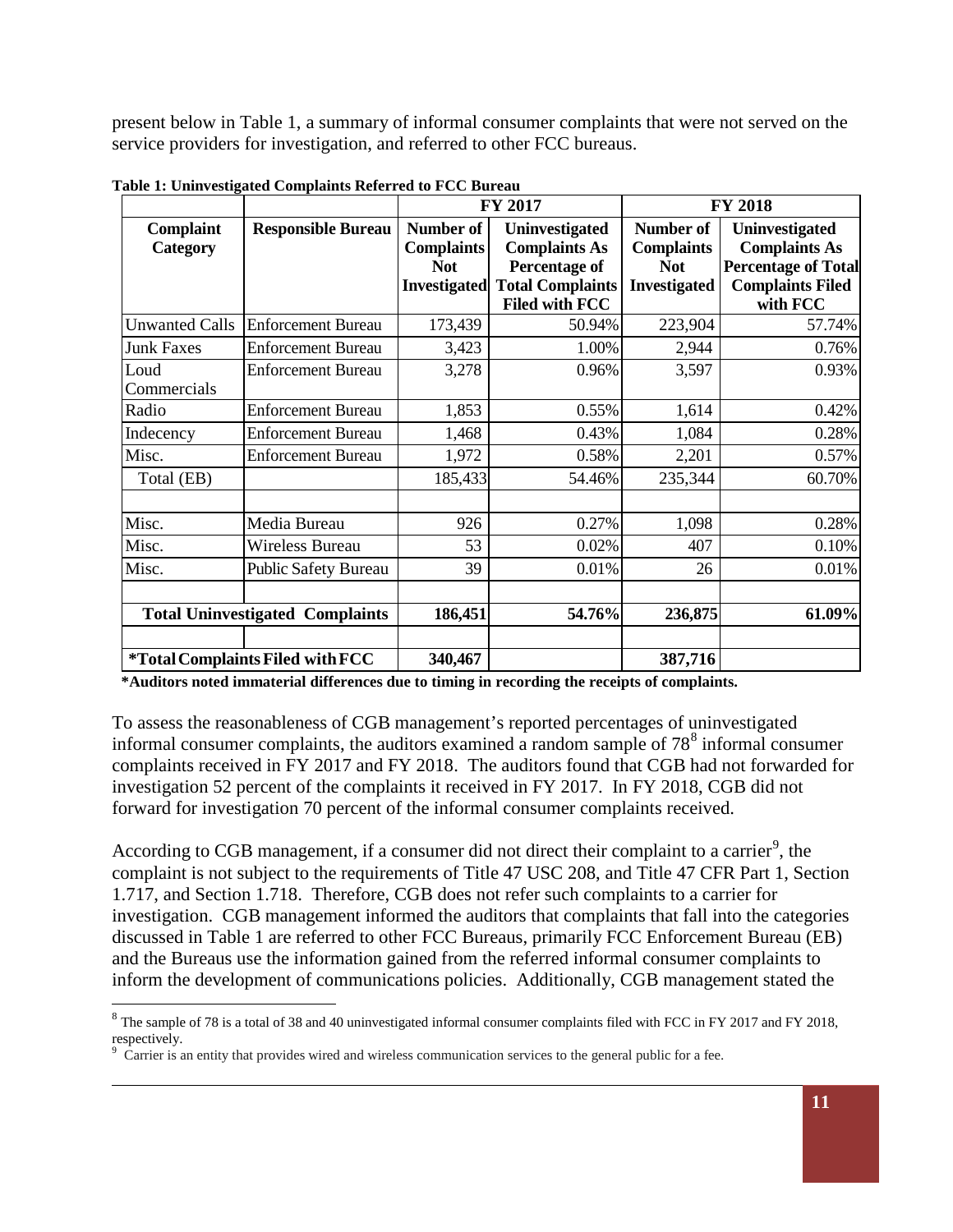complaints are analyzed to detect patterns or trends that could lead to EB investigation or enforcement actions against service providers. We noted that CGB management had not formalized its procedures for processing informal consumer complaints through an FCC directive. For example, CGB did not have a written directive or other documented policy that defines carrier complaints versus non-carrier complaints, and there were no criteria to distinguish (or identify) the types of complaints that meet the criteria for referral to other FCC bureaus.

In the absence of an FCC Directive for processing informal complaints, CGB provided the auditors for review FCC Consumer Complaint Center  $(CCC)^{10}$  article, "Processing Complaints – Tips," that provides macros<sup>11</sup> for managing complaints that are forwarded to the service providers for investigation. The auditors determined this document was not sufficient to replace formal written policies and procedures. Written formal policies and procedures communicate the direction of an organization, detail the appropriate standard of actions and responsibilities of staff, and maintain management accountability. Because there was no FCC directive for processing informal complaints, we questioned whether CGB was meeting the intent of the FCC rule.

# **CRITERIA**

Title 47 CFR Part E, Complaints, Applications, Tariffs, and Reports Involving Common Carriers, states, "§1.717, The Commission will forward informal complaints to the appropriate carrier for investigation and may set a due date for the carrier to provide a written response to the informal complaint to the Commission, with a copy to the complainant…" "§1.718, "When an informal complaint has not been satisfied pursuant to §1.717, the complainant may file a formal complaint with this Commission in the form specified in §1.721..."

GAO's *Standards for Internal Control in the Federal Government* states,

Principle 3, "Management should establish an organizational structure, assign responsibility, and delegate authority to achieve the entity's objectives."

Principle 7, "Management should identify, analyze, and respond to risks related to achieving the defined objectives."

Principle 10, "Management should design control activities to achieve objectives and respond to risks."

### **CAUSE**

CGB's risk management did not identify and assess risks for each category of informal consumer complaint and relevant controls to mitigate or reduce those risks.

 $10$  The Consumer Complaint Center is the FCC webpage for filing informal consumer complaints with FCC. The CGB Consumer Inquiry and Complaints Division manages the portal. 11 Macros are a workflow tool that performs specific actions in a complaint ticket.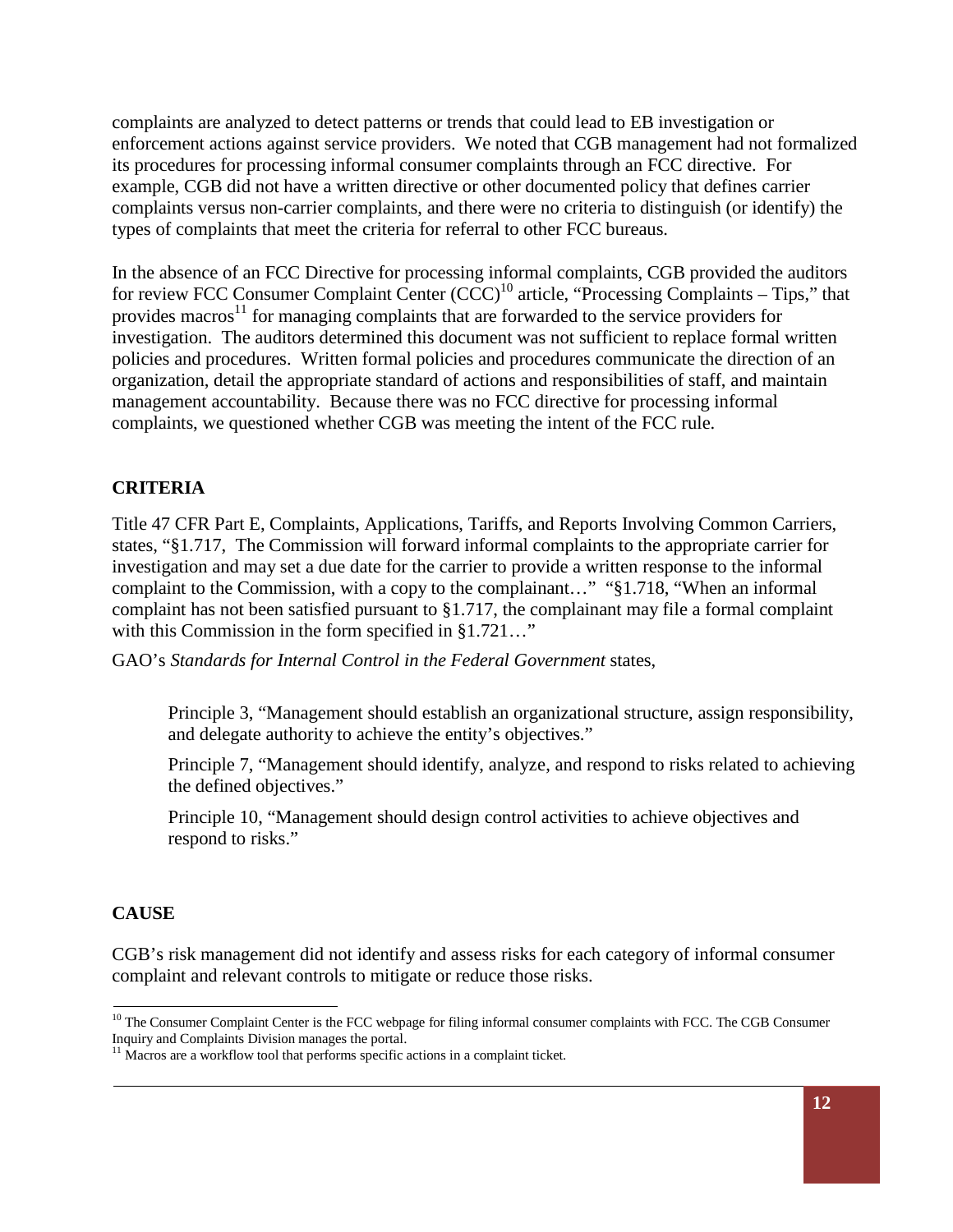FCC had not developed and implemented procedural rules, directives, or policies for processing the categories of informal consumer complaints that are not directed to the carriers, such as complaints regarding unwanted calls and junk faxes.

In the absence of such policies and procedures, the FCC lacked a clear, formal definition of a common carrier complaint that meets criteria for referral to the service providers for investigation.

# **EFFECT**

The consumers may be susceptible to increased risks of unfair, deceptive, and sometimes fraudulent business practices that could result from unwanted communications.

### **RECOMMENDATIONS**

We recommend FCC management:

- 4. Develop a methodology to evaluate risks associated with uninvestigated complaints and implement controls to mitigate the risks of consumers' exposure to unfair and deceptive business practices.
- 5. Revise the FCC rule (47 CFR Part 1.717 and 1.718) or issue a directive that defines the categories of informal consumer complaints that will be referred to service providers for investigation and those categories (such as unwanted calls and junk faxes) that will not be referred to service providers for investigation, and will be resolved in other manners by CGB. The revised rule or directive should include a definition of a common carrier complaint.
- 6. Develop and implement formal policies and procedures to guide CGB in the execution of its responsibilities for informal consumer complaints against non-carriers.

### **MANAGEMENT RESPONSE**

CGB does not concur with recommendations 4 and 5 and believes its current processes and procedures for informal consumer complaints served on the common carriers fulfill recommendation 6.

Also, CGB disagrees with the accuracy of this finding. It is a CGB position that it processed informal consumer complaints in compliance with the FCC's rules outlined in Part 1 at 47 CFR §§1.716-1.718 and adopted under Section 208 of the Communications Act. CBG disagrees with recommendation 4 because its management believes the current processes and procedures effectively address the risks associated with processing all classes of informal consumer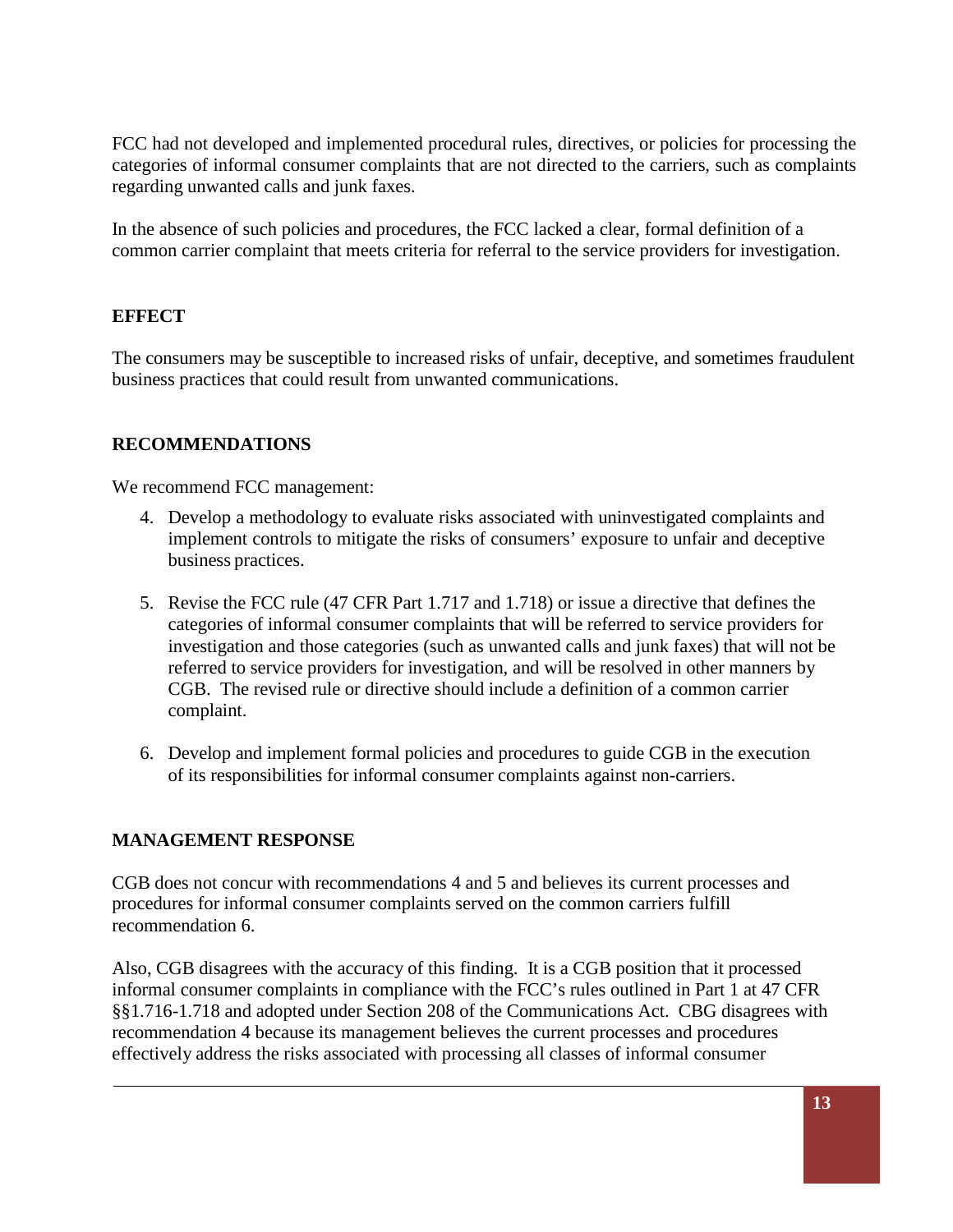complaints. Also, CGB management rejects recommendation 5 because it considers that FCC rule is clear that only informal complaints about the practices of carriers are served on carriers.

## **AUDITOR RESPONSE**

Our conclusion in finding 1, *CGB's risk management strategy was not effective,* supports recommendation 4 that CGB develops a methodology to evaluate and respond to risks associated with uninvestigated complaints. We noted that CGB management accepted all of the auditor's recommendations for finding 1. Findings 2, 3, and 4 are the consequences we noted because of the ineffective risk management strategy for processing informal consumer complaints.

Also, our understanding of FCC's rules outlined in Part 1 at 47 CFR §§1.716-1.718, do not support the CGB management position that unwanted communications complaints are not served on carriers. However, we encourage CGB management to document its understanding of the requirements of Part 1 at 47 CFR §§1.716-1.718 in a directive or written policies and procedures manual.

We do not agree with CGB management that CGB's current policies and procedures fulfill the requirements of recommendation 6. Formal policies and procedures were requested but none were provided. We believe what CGB management referred to as formal written policies and procedures are the "Processing Complaints – Tips," that provides macros for managing informal consumer complaints. As stated in the finding, the "Processing Complaints – Tips" is deficient as a formal policies and procedures manual because it does not provide a specific appropriate standard of actions, the responsibilities of staff, or address management accountability

# *FINDING No. 3 – Performance Measures Were Not Reflective of the Actual Level of Effort Required for Processing Informal Consumer Complaints*

### **CONDITION**

FCC uses Speed of Disposal (SOD) to measure the speed at which FCC closes an informal consumer complaint. FCC reported in its Annual Performance Report (APR) to OMB and Congress that it closed 99.90 percent and 99.87 percent of the informal consumer complaints within its established SOD goal in FY 2017 and FY 2018, respectively. Table 2 below presents SOD performance achievements reported by FCC.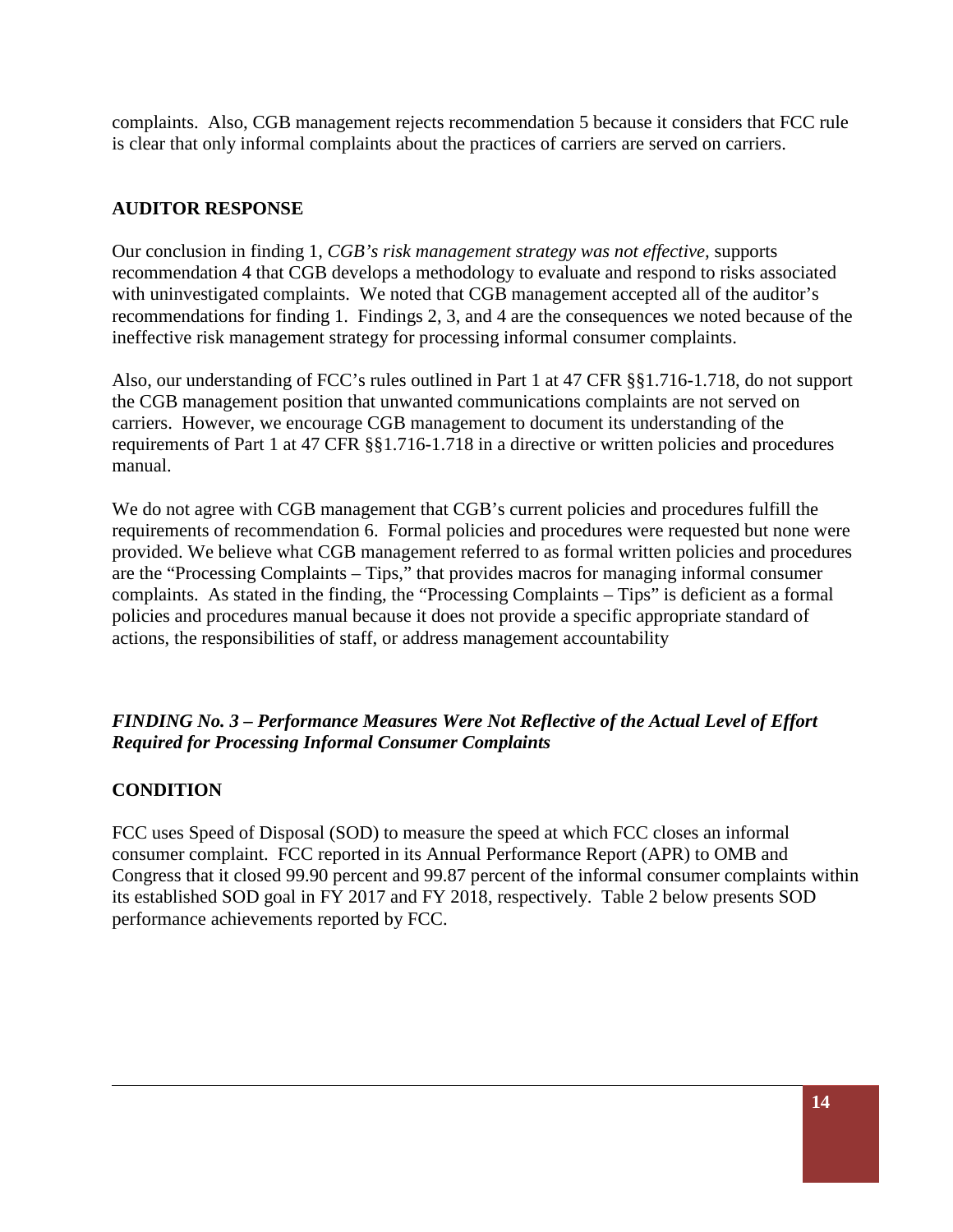|                                       | <b>Total</b>      |                    | <b>Complaints</b> |                         |
|---------------------------------------|-------------------|--------------------|-------------------|-------------------------|
|                                       |                   |                    |                   |                         |
|                                       | <b>Complaints</b> | <b>Processing</b>  | <b>Processed</b>  | Performance             |
| <b>Complaint Category</b>             | <b>Processed</b>  | <b>Goal</b> (Days) | within Goal       | (in percentage)         |
|                                       | FY 2017           |                    |                   |                         |
| Junk Fax and Telemarketing Complaints | 169,651           | 30                 | 168,953           | 99.59%                  |
| <b>Slamming Complaints</b>            | 254               | 180                | 254               | 100.00%                 |
| Other Telecommunications Complaints   | 170,562           | 180                | 170,244           | 99.81%                  |
| <b>Total</b>                          | 340,467           |                    | 339,451           | $99.90\%$ <sup>12</sup> |
|                                       | FY 2018           |                    |                   |                         |
| Junk Fax and Telemarketing Complaints | 221,731           | 30                 | 221,657           | 99.97%                  |
| <b>Slamming Complaints</b>            | 176               | 180                | 173               | 98.30%                  |
| Other Telecommunications Complaints   | 165,809           | 180                | 165,390           | 99.75%                  |
| <b>Total</b>                          | 387,716           |                    | 387,220           | 99.87%                  |

#### **Table 2: FCC Speed of Disposal for FY 2017 and FY 2018**

Based on our review, FCC's performance goals for processing informal consumer complaints were not objective, relevant, or sufficiently rigorous. The SOD performance goals did not represent the level of effort (i.e., the estimated number of days) required to process informal consumer complaints. For example, CGB established processing goals of 30 days for junk fax and telemarketing (i.e., unwanted calls) complaints. These categories of informal consumer complaints are not forwarded to service providers for investigation or resolved in any other manner by FCC. Instead, CGB sends the consumers emails to acknowledge receipt of their complaints. The consumers are also provided copies of consumer guides to help the consumers to address the subject matter of their complaints. Based on our review of the CGB complainthandling instructions for CGB's Consumer Advocacy and Mediation Specialist (CAMS), the auditor estimated that the processing time for junk fax and telemarketing complaints is less than one day per complaint. Therefore, FCC's performance goal (30 days) may not be sufficiently rigorous to accurately assess FCC's progress towards the achievement of its consumer protection goals and objectives. CGB management informed the auditors there may be situations where junk faxes and telemarketing complaints require additional actions and may take extra time to process. CGB did not provide a specific example of "additional actions" to justify 30 days of processing time for junk fax and telemarketing complaints. Also, the auditors could not envision additional processing actions that could support the performance goal of 30 days.

Additionally, FCC overstated the performance results (i.e., SOD) reported in its AFRs for FY 2017 and FY 2018. CGB improperly included the junk fax and telemarketing complaints in its calculation of SOD. The junk faxes and telemarketing complaints accounted for 50 percent and 57 percent of total informal consumer complaints processed and reported in CGB's SOD performance results for FY 2017 and FY 2018, respectively. Furthermore, including telemarketing and junk faxes complaints in the SOD performance results may give consumers and Congress the impression that the service providers investigated these complaints.

 $\overline{a}$  $12$  FCC reported 99.7% in the FY 2017 Annual Performance Report.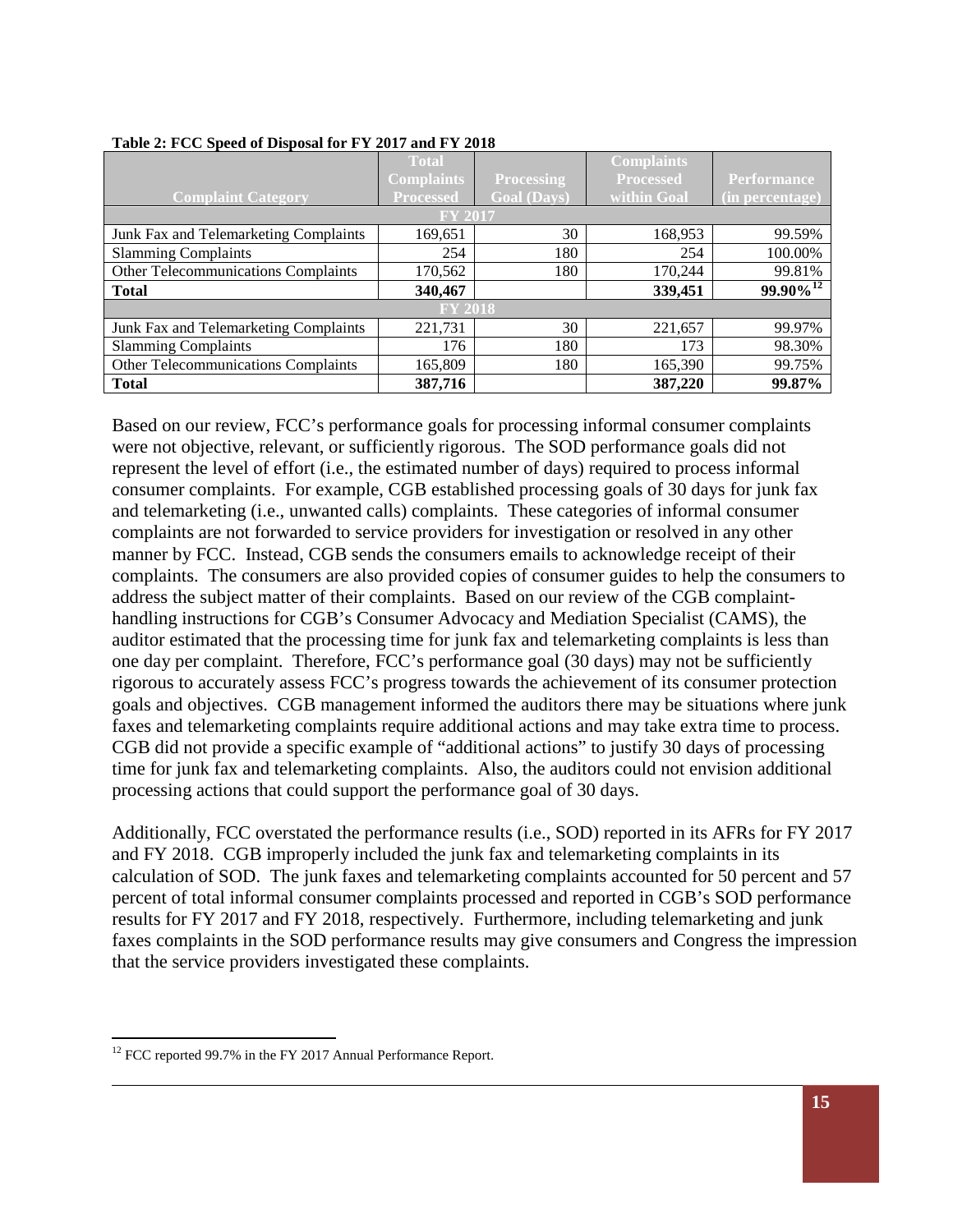CGB management stated that "unwanted call complaints are correctly included in the SOD goals because they are received via the CCC and CICD 'processes' [quotation marks added by CGB] them by sending educational content to consumers (similar to other complaints) as well as referring them to EB." However, the auditors noted that, per CGB's Consumer Complaints Monthly Overview, October 2018, CGB sent educational content to consumers for only 2,789 out of 183,207 complaints filed for the six-month period of May 1, 2018 through October 31, 2018. Also, CGB did not assign the junk fax, and telemarketing complaints to CAMS and the referral to EB was an automated process. CGB retained ownership and accountability for the junk faxes and telemarketing complaints referred to EB. There was no evidence of additional processing or analysis performed by CGB for these categories of complaints once they were classified as ones that would be referred to EB.

We also found that FCC did not have objective and relevant performance goals for categories of informal consumer complaints referred to as Slamming and Other Telecommunications (e.g., billing, service, and accessibility issues) complaints. FCC's performance goal for processing Slamming and Other Telecommunications complaints was 180 days. In our opinion, the performance goal did not accurately represent the efforts involved in processing those types of informal complaints from receipt through closure. The four primary tasks associated with CGB's processing of these categories of consumer complaints were as follows:

- (1) CGB reviews and forwards the complaint to a service provider,
- (2) Service provider investigates and responds to the consumer complaint,
- (3) CGB reviews the service provider's response, and
- (4) CGB reviews rebuttal response, if any, and closes the consumer complaint.

Based on our inquiries of CGB staff and a review of narratives provided to the auditors, we estimated that the average time required to process Slamming and Other Telecommunication complaints was 65 days, as shown in Table 3 below<sup>13</sup>:

| <b>Primary Tasks for Complaint Processing</b>                            | Number of Days |
|--------------------------------------------------------------------------|----------------|
| (1) CGB forwards complaints to service provider                          |                |
| (2) Service provider's response                                          |                |
| (3) CGB reviews service provider's response and place in "Solved" status |                |
| (4) CGB reviews rebuttal response, if any, and closes complaint          |                |
| <b>Total</b>                                                             |                |

#### **Table 3: Primary Tasks - Complaint Processing Time**

FCC's performance goal of 180 days is achievable but not rigorous. Therefore, the performance goal was not objective and relevant for accurately measuring the effectiveness of FCC informal consumer complaints program.

<sup>&</sup>lt;sup>13</sup> Except for Item (c), we determined the number of days from the information provided by CGB or inquiries of CGB staff. We estimated the number of days for Item (c) based on auditor review of the information provided by CGB and inquiries of CGB staff.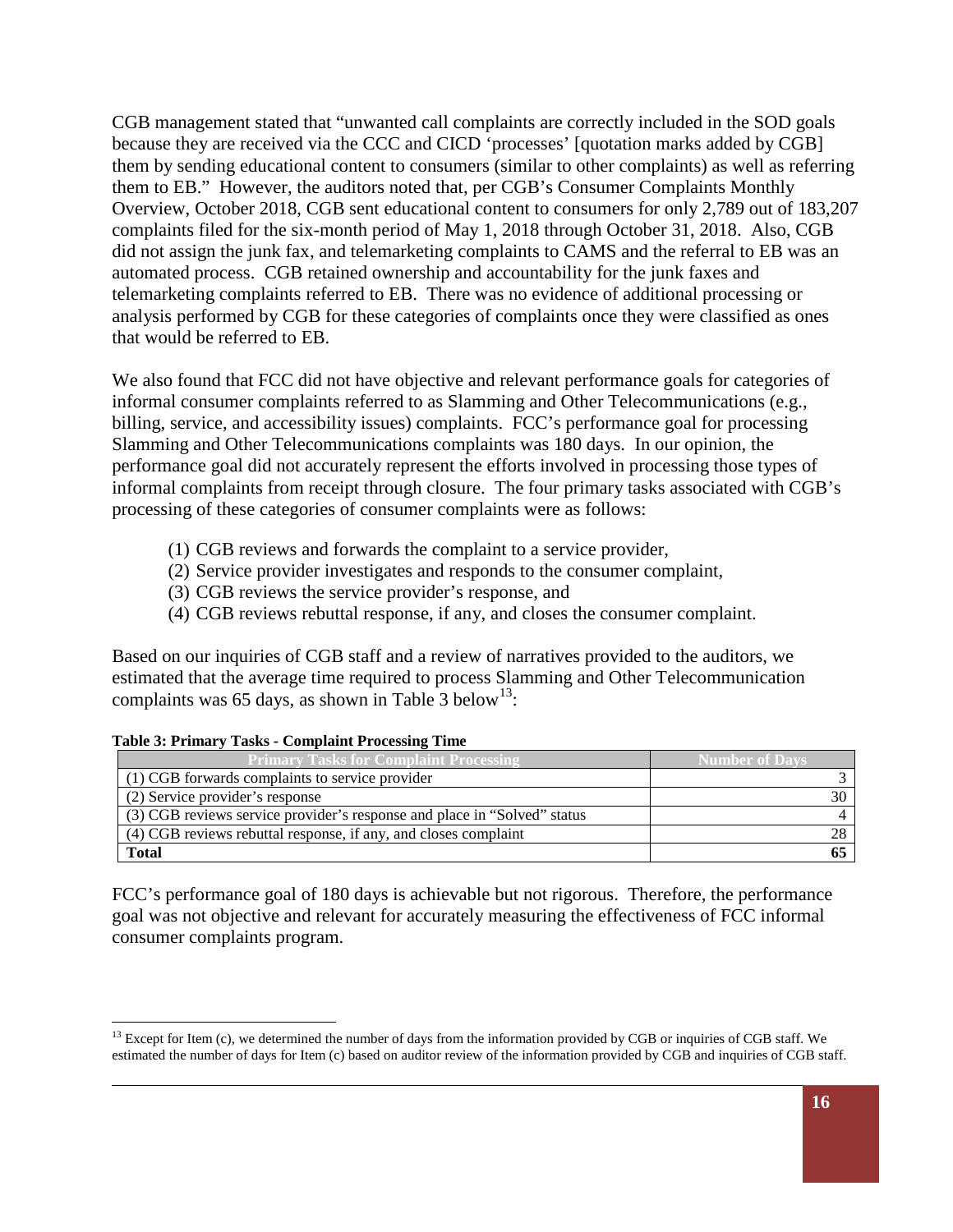We reviewed FCC's performance measures and determined they were output-based, instead of outcome-based. The performance measures focus on the number of complaints closed and how fast they were closed. Outcome-based performance measures would address the value and impact of CGB's complaint processing to consumers. CGB management stated that SOD was developed several years ago as a tool for monitoring the complaints backlog. Therefore, SOD is not intended to be used to determine the effectiveness of FCC efforts to process informal complaints. Also, CGB informed us there was no complaints backlog in FY 2017 and FY 2018.

In 2010, GAO issued an audit report that provided recommendations to improve the effectiveness and accountability of FCC's efforts for overseeing wireless phone service. GAO recommended that FCC develop goals and related performance measures for its informal complaint processing efforts that clearly articulate the intended outcomes and essential dimensions of performance.<sup>14</sup>

In response to GAO's recommendations, FCC developed three goals and performance measures as follows:

| <b>Goals</b>                                                           | <b>Measures</b>                  | <b>Results</b> |
|------------------------------------------------------------------------|----------------------------------|----------------|
| Serve tickets on providers within an average of three<br>business days | Created Date versus Served Date  | $1.57$ Days    |
| Receive 90 percent of providers responses with 30<br>days              | Served Date versus Response Date | 96.60%         |
| Ninety percent of complaints closed without rebuttals                  | Re-Opened Tickets                | $6.00\%$       |

**Table 4: Goals and Performance Measures**

We found that CGB's revised performance measures still focus on the outputs of processing consumer complaints (e.g., how fast an informal consumer complaint is closed). The revised performance measures did not address the outcomes - a qualitative measure - of processing informal consumer complaints for CGB management to assess program effectiveness. For example, the performance measures did not include a measure of consumers' satisfaction with the informal consumer complaints program or the number of complaints resolved by the service providers. Additionally, there were no performance measures for uninvestigated complaints, or the challenges FCC confronted in protecting consumers from financial loss.

According to CGB management, its "Re-Opened Ticket" performance measure evidenced consumers' satisfaction with the informal complaint process. In our opinion, the number of reopened tickets (or rebuttals) may not be a useful measure of consumers' satisfaction. A consumer may elect to forgo filing a rebuttal because of reasons other than satisfaction with the outcome of a complaint filed with FCC, such as the inability of a service provider to resolve a complaint or the consumer's presumption that the rebuttal process is ineffective.

 $\overline{a}$ <sup>14</sup> GAO-10-34, *TELECOMMUNICATIONS: FCC Needs to Improve Oversight of Wireless Phone Service*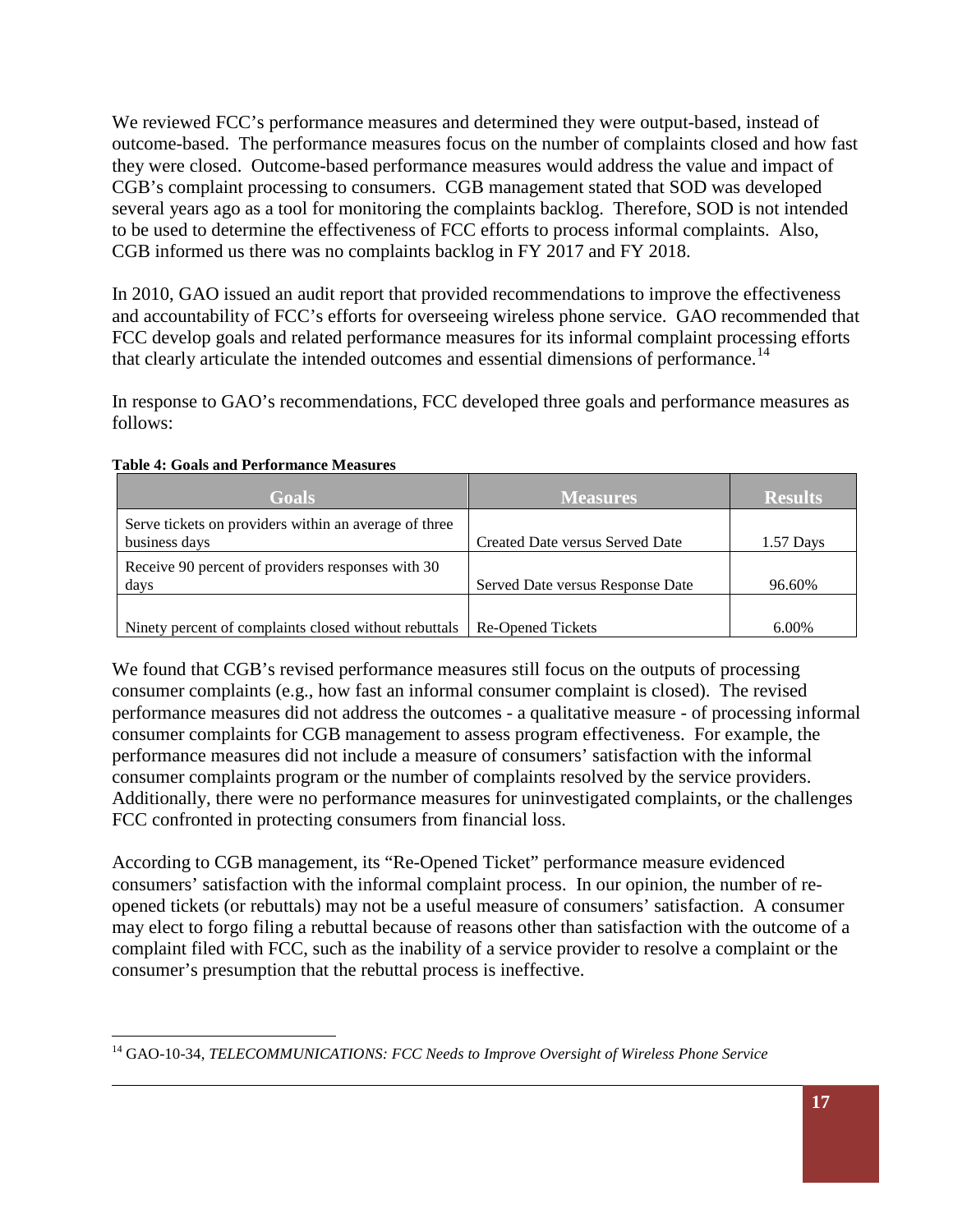In late FY 2018, CGB implemented additional performance tools to monitor informal complaint processing. However, CGB had no written documentation to demonstrate how it used the performance tools to improve the processing of the informal consumer complaints or measure FCC's progress toward the achievement of its goals of protecting consumers. Also, CGB developed a performance tool that categorized consumer complaint data by service providers. There was no evidence provided to the auditors that the consumer complaint data were shared directly with the service providers, especially those service providers that accounted for the majority of informal consumer complaints investigated. Also, CGB did not compile robocall data by service providers and did not maintain documentation to demonstrate how CGB used robocalls data to improve consumers' protection (such as protection from insurance, healthcare, and lawsuits scams). Another CGB performance tool was used to track the movement of complaint tickets (i.e., tickets served on service providers or other federal agencies). However, there was no evidence the data gathered was used to monitor CGB's effectiveness and efficiency in the processing of consumer complaints.

# **CRITERIA**

According to the GPRA Modernization Act of 2010, Section 1115, performance plan shall express goals in an objective, quantifiable, and measurable form. In Section 1124, the Act requires an agency to designate a Performance Improvement Officer to a) ensure achievement of the mission and goals of agency through strategic and performance planning, measurements, analysis, regular assessment of progress, and use of performance information to improve results achieved; and conduct a periodic review of agency performance.

#### GAO's *Standards for Internal Control in the Federal Government* states,

Principle 13, "Management should use quality information to achieve the entity's objectives." Section 13.02, "Management designs a process that uses the entity's objectives and related risks to identify the information requirements needed to achieve the objectives and address the risks. Information requirements consider the expectations of both internal and external users…" Section 13.04, "Management obtains relevant data from reliable internal and external sources in a timely manner based on the identified information requirements. Relevant data have a logical connection with, or bearing upon, the identified information requirements. Reliable internal and external sources provide data that are reasonably free from error and bias and faithfully represent what they purport to represent…" Section 13.05, "Management processes the obtained data into quality information that supports the internal control system…Quality information meets the identified information requirements when relevant data from reliable sources are used… Management uses the quality information to make informed decisions and evaluate the entity's performance in achieving key objectives and addressing risks."

Principle 6, Section 6.07, "Management determines whether performance measures for the defined objectives are appropriate for evaluating the entity's performance in achieving those objectives. For quantitative objectives, performance measures may be a targeted percentage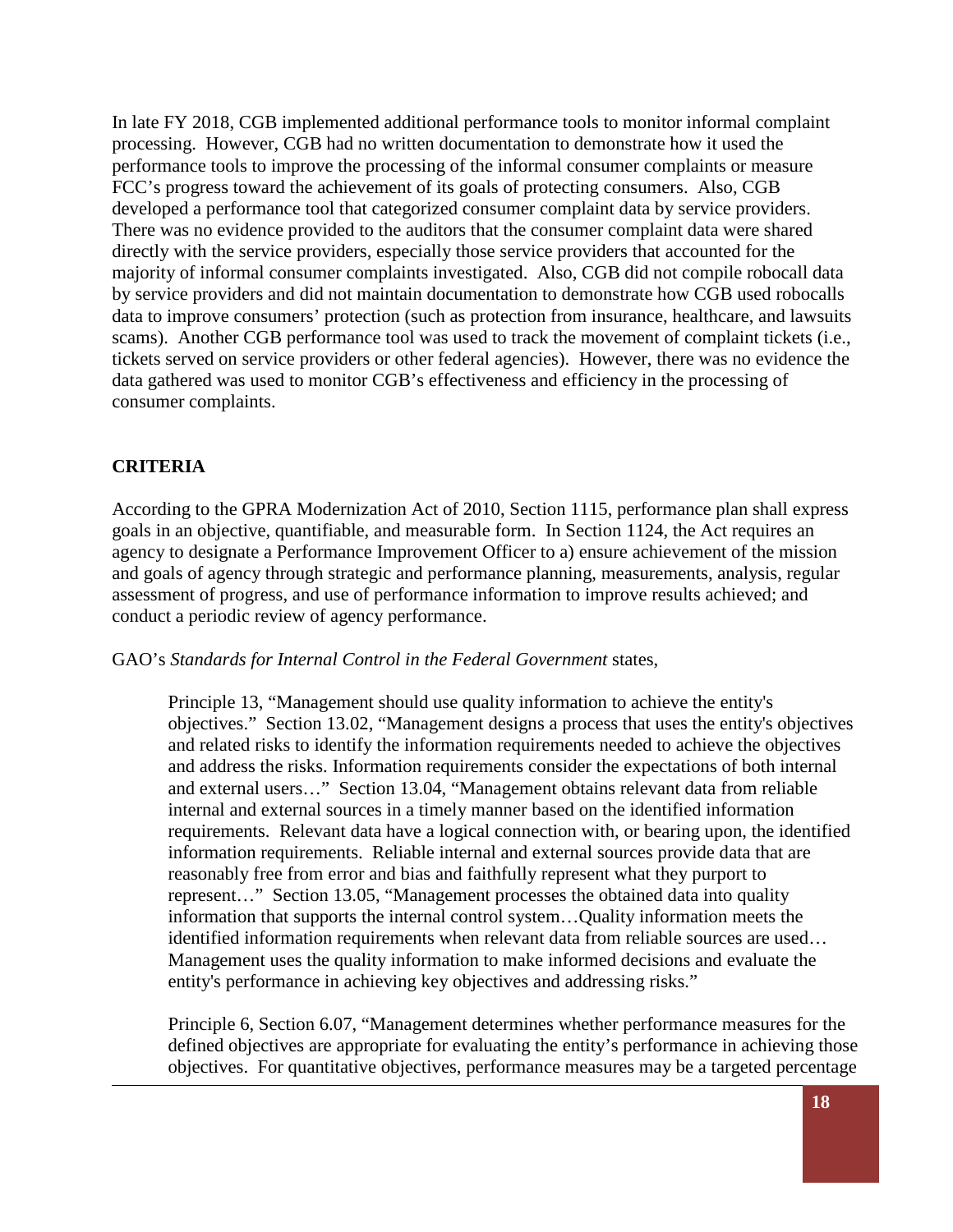or numerical value. For qualitative objectives, management may need to design performance measures that indicate a level or degree of performance, such as milestones."

Principle 10, Section 10.03, "…*Establishment and review of performance measures and indicators*, Management establishes activities to monitor performance measures and indicators. These may include comparisons and assessments relating different sets of data to one another so that analyses of the relationships can be made and appropriate actions taken. Management designs controls aimed at validating the propriety and integrity of both entity and individual performance measures and indicators."

# **CAUSE**

CGB management did not adequately consider FCC goals and objectives, the time required for processing informal consumer complaints, and differences in the categories of consumer complaints when developing their performance measures and goals.

FCC had not developed a formal definition of what it considers a "solved complaint." For example, a performance measure for the solved complaint could be defined as a complaint where a service provider meets the demand of a consumer. Such a definition of "solved complaint" is useful because it measures the progress toward FCC's consumers protection objective. On the other hand, if a solved complaint is defined as a complaint closed based on an established deadline or service provider's failure to respond to complaints, it is not effective. Such a definition of "solved complaint" quantifies the output (e.g., number) of processed consumer complaints, not CGB progress towards meeting a FCC consumer protection objective.

### **EFFECT**

CGB's performance results may not be reliable for assessing the effectiveness of informal consumer complaint processing, promptly responding to inefficiencies in informal consumer complaints processing, and enforcing accountability for CGB officials responsible for processing informal consumer complaints.

CGB's performance results were not suitable for making decisions on consumer program priorities and identifying opportunities for improving the processing of informal consumer complaints.

Also, service providers may not be informed of the magnitude of unwanted communications complaints and the concerns raised by consumers.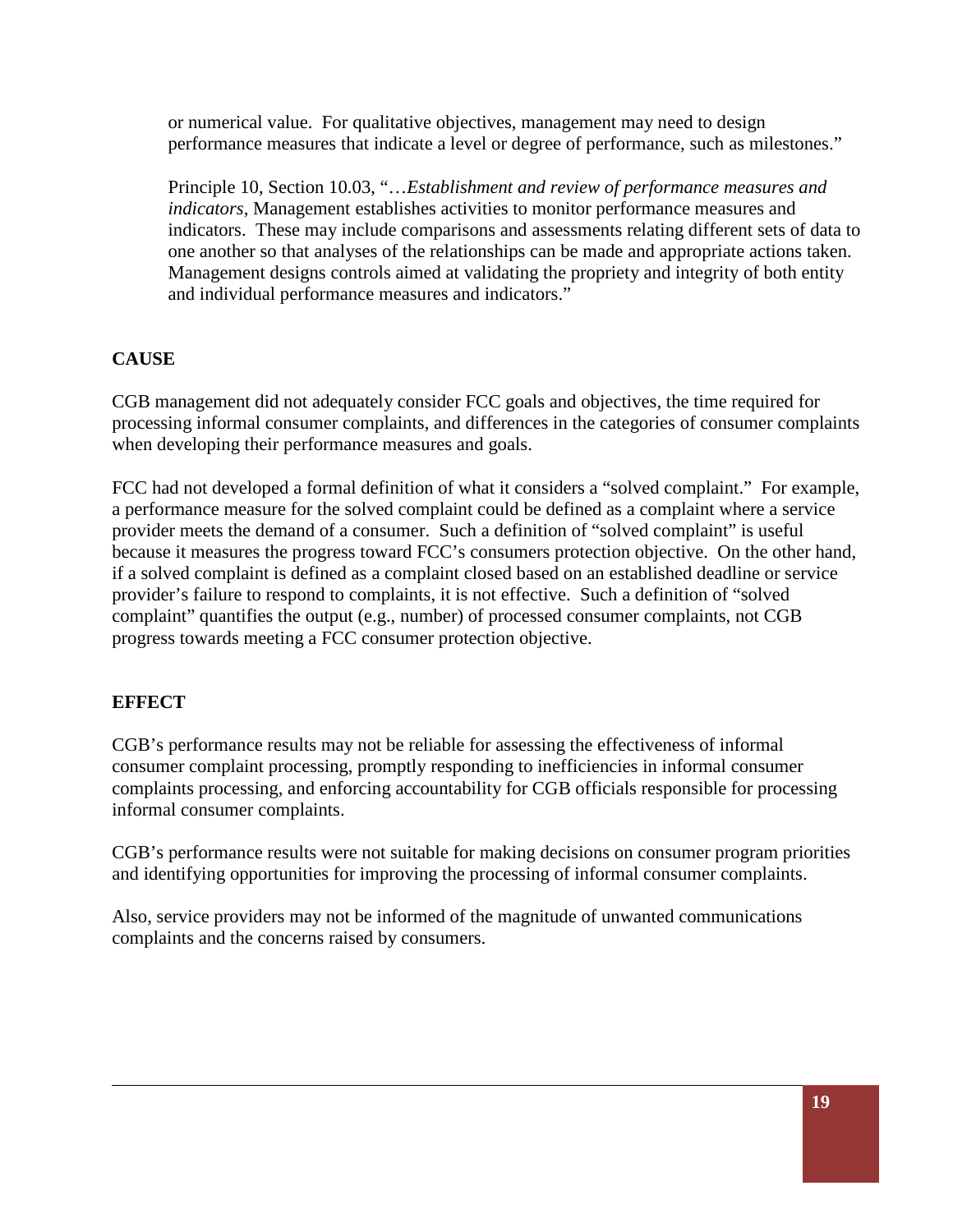### **RECOMMENDATIONS**

We recommend FCC management:

- 7. Consider whether the use of SOD as a performance measure is appropriate since CGB did not have any consumer complaints processing backlogs in recent years. If SOD is retained as a performance tool, develop and implement performance goals for SOD based on the actual processing timeframes for activities associated with informal consumer complaints.
- 8. Develop and implement performance goals based on actual processing timeframes for activities associated with informal consumer complaints. Also, establish outcome-based performance measures appropriate for assessing the effectiveness of CGB's processing of informal consumer complaints and evaluating its progress in achieving its performance goals and objectives.
- 9. Develop and document a formal definition for "solved complaint".
- 10. Develop and implement internal controls to ensure performance measures are appropriate for the stated objectives.
- 11. Develop and implement internal controls to ensure relevance and accuracy of consumer complaint data, and conclusions from performance results are suitable for making decisions on consumer program priorities. The performance measures for processing informal complaints should exclude complaints closed without any CGB action to address the individual consumer's complaint (e.g., informal consumer complaints referred to other FCC Bureaus).
- 12. Consider the feasibility of collecting data on unwanted communications by service providers and sharing the data with the service providers to communicate the magnitude of the issue.

### **MANAGEMENT RESPONSE**

CGB stated that it had fulfilled recommendations 8, 10, 11, and 12. CGB believes its performance measures meet stated objectives, address CGB's efforts to process informal consumer complaints, and allow management to assess program effectiveness and evaluate progress in achieving its goals. Concerning recommendations 7 and 9, CGB will reconsider the appropriateness of the timeframe established for processing all classes of informal consumer complaints and refine its definition of what is a solved complaint.

CGB informed the auditor the draft audit report fails to focus on performance measures in place and incorrectly concludes that performance measures were output based. CGB cited examples to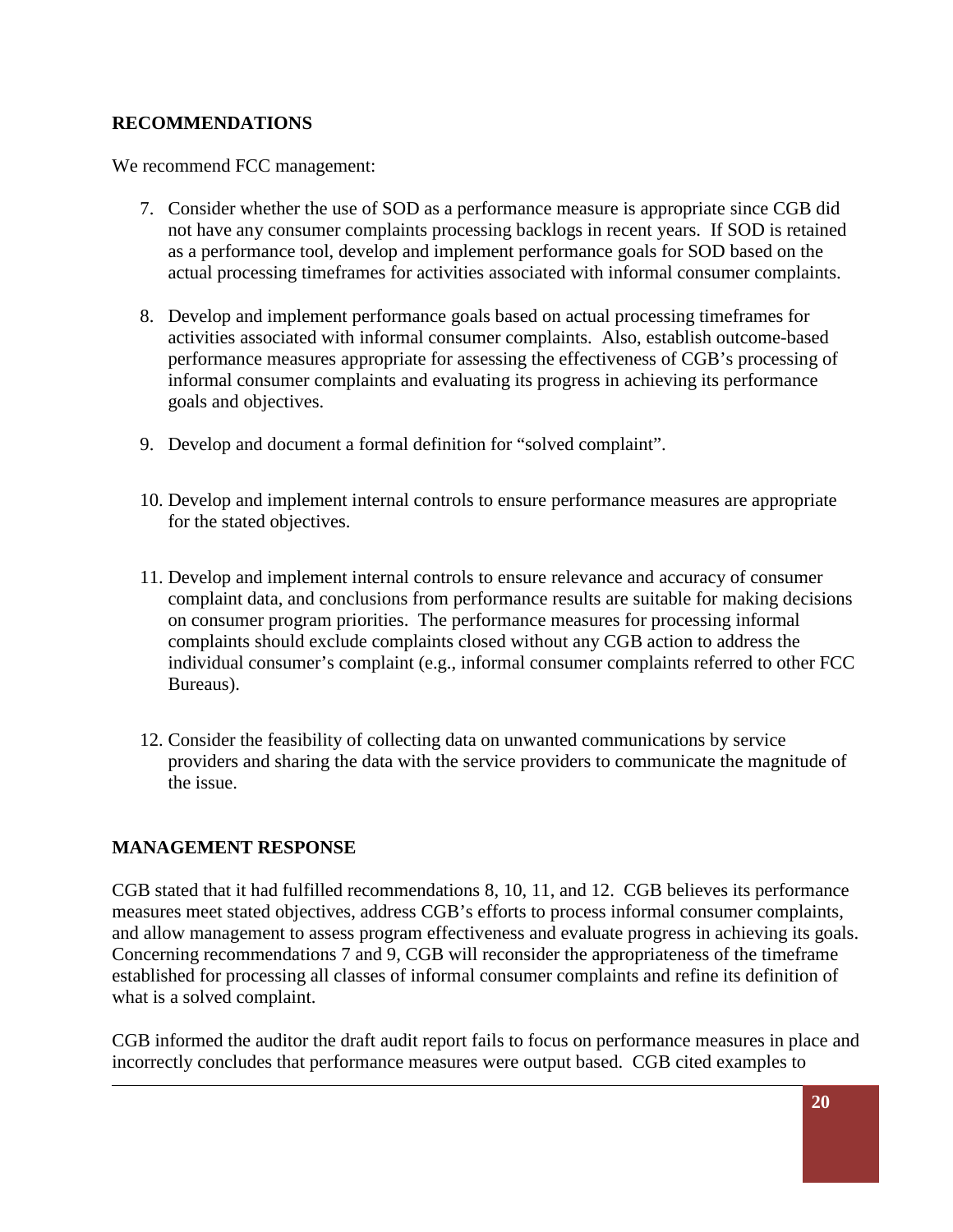demonstrate that the performance measures focus on the outcome, including how fast a complaint is served after receipt, how many providers timely respond to informal consumer complaints, and how many tickets are re-opened by consumers following a provider response. According to CGB, GAO found that its performance measures address the outcome of CGB's effort to process informal consumer complaints and assess the effectiveness of the consumer complaint program.

# **AUDITOR'S RESPONSE**

We understand that FCC-OIG will confirm CGB's implementation of recommendations 7, 8, 9, 10, 11 and 12 through its audit recommendation follow-up process.

The auditor continues to maintain that CGB performance measures did not address the outcome of the FCC informal consumer compliant program. We determined that they were not useful in measuring CGB's progress toward achieving its stated goals and objectives. Also, CGB's statement that GAO found its performance measures to be outcome based is misleading. The report was issued ten years ago, and GAO does not state anywhere in its report<sup>15</sup> that CGB performance measures were outcome-based. GAO recommended that FCC develop goals and performance measures for informal consumer complaints processing that articulate intended outcomes and address important dimensions of performance. In its management response to GAO's finding, FCC argued that the appropriate performance measures should measure procedural aspects rather than the substantive outcomes of its informal consumer complaint processing.

# *FINDING No. 4 – Improvement is Needed in CGB Training Program*

# **CONDITION**

CGB training was not adequate for CICD staff to maintain up-to-date familiarity with FCC rules and regulations on matters that accounted for the bulk of FCC's informal consumer complaints. The CICD staff received training related to their job duties. However, the training did not cover the types of complaints that represent the most significant risk to the FCC consumer protection program.

Based on FY 2017 and FY 2018 training records for CICD staff, CGB management did not provide any training on processing consumer complaints regarding unwanted calls and junk faxes. These two classes of complaints totaled approximately 52 percent and 66 percent of total informal complaints filed in FY 2017 and FY 2018, respectively. Also, billings and availability-of-service issues accounted for the majority of phone and internet-related complaints investigated by the

<sup>15</sup> https://www.gao.gov/assets/300/298222.pdf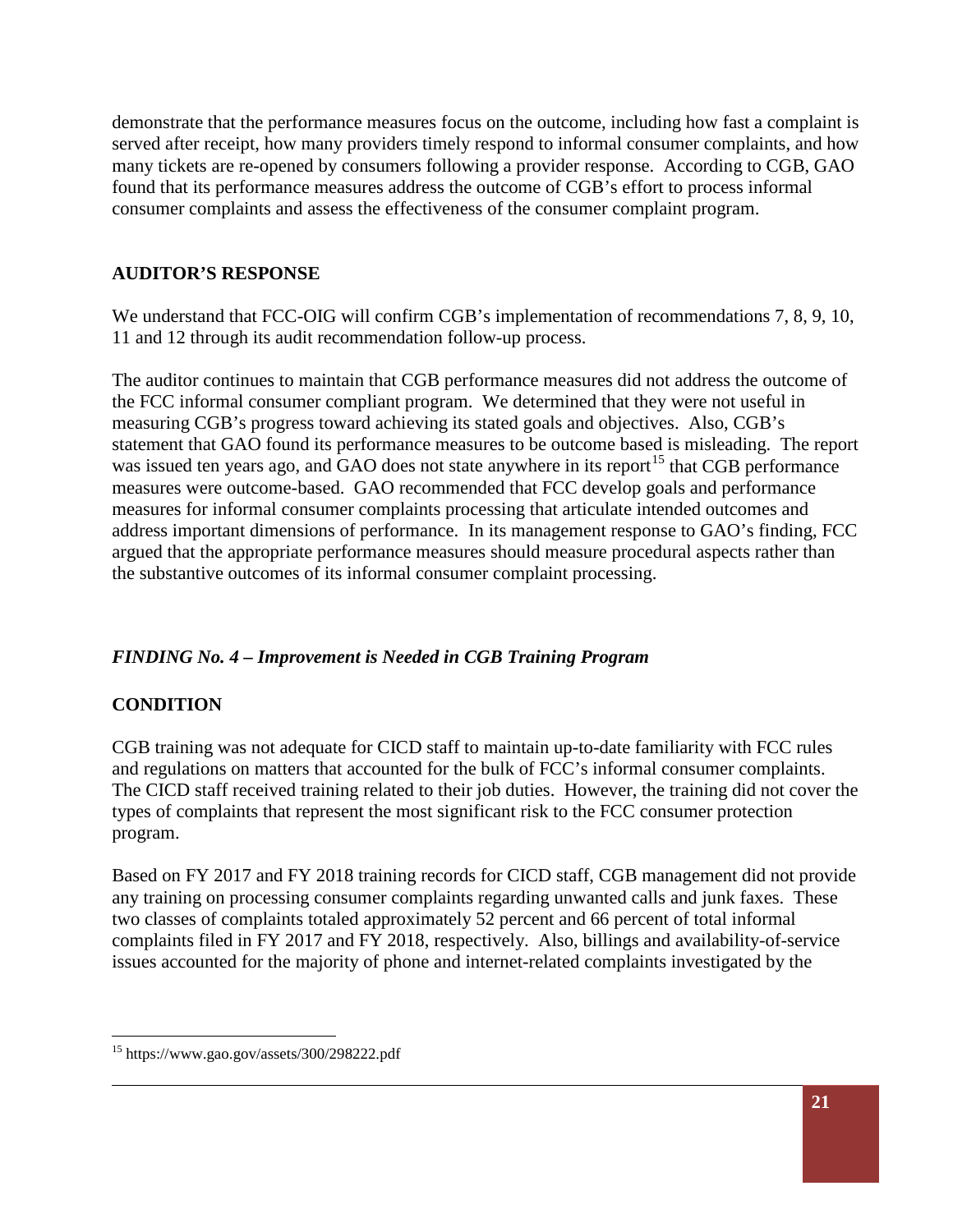service providers<sup>16</sup>. CGB did not provide evidence of any training on billing and availability-ofservice for the auditors' examination.

Further, we were unable to ascertain whether the training that was conducted enabled CICD staff to maintain a level of competence that prepares them to accomplish their assigned responsibilities and achieve FCC consumer protection objectives. CGB conducted four training courses in FY 2017 and FY 2018, as follows: Zendesk<sup>17</sup> Refresher Training, Tier 2 Ticket Processing, Digital Television (DTV), and Post Auction/Incentive Auction. For two of the training courses (i.e., Refresher and DTV), CGB provided the auditors a list of the staff invited to the training. However, CGB did not provide the training manual/slides, agenda, or sign-in sheets to auditors for examination. Also, CGB did not provide the Tier 2 Processing training agenda and list of participants for auditors' examination. We reviewed the Post Auction/Incentive Auction training material; however, the attendance records for the training were not made available for auditors' examination. Therefore, we were unable to review the content and assess the relevance of two of the four training courses, or ascertain which or how many CICD staff attended any of the four training courses.

# **CRITERIA**

GAO's *Standards for Internal Control in the Federal Government* states,

Principle 3, Section 3.10, "Effective documentation assists in management's design of internal control by establishing and communicating the who, what, when, where, and why of internal control execution to personnel. Documentation also provides a means to retain organizational knowledge and mitigate the risk of having that knowledge limited to a few personnel, as well as a means to communicate that knowledge as needed to external parties, such as external auditors."

Principle 4, "Management should demonstrate a commitment to recruit, develop, and retain competent individuals…Section 4.02, "Management establishes expectations of competence for key roles, and other roles at management's discretion, to help the entity achieve its objectives. Competence is the qualification to carry out assigned responsibilities. It requires relevant knowledge, skills, and abilities, which are gained largely from professional experience, training, and certifications…" "…Section 4.04 "Personnel need to possess and maintain a level of competence that allows them to accomplish their assigned responsibilities, as well as understand the importance of effective internal control..."

<sup>&</sup>lt;sup>16</sup> Based on a six-month data available for examination by the auditors.<br><sup>17</sup> Zendesk hosts the Consumer Complaint Center (CCC) system. Zendesk is a licensed customized solution for tracking, prioritizing, and processing consumer complaints.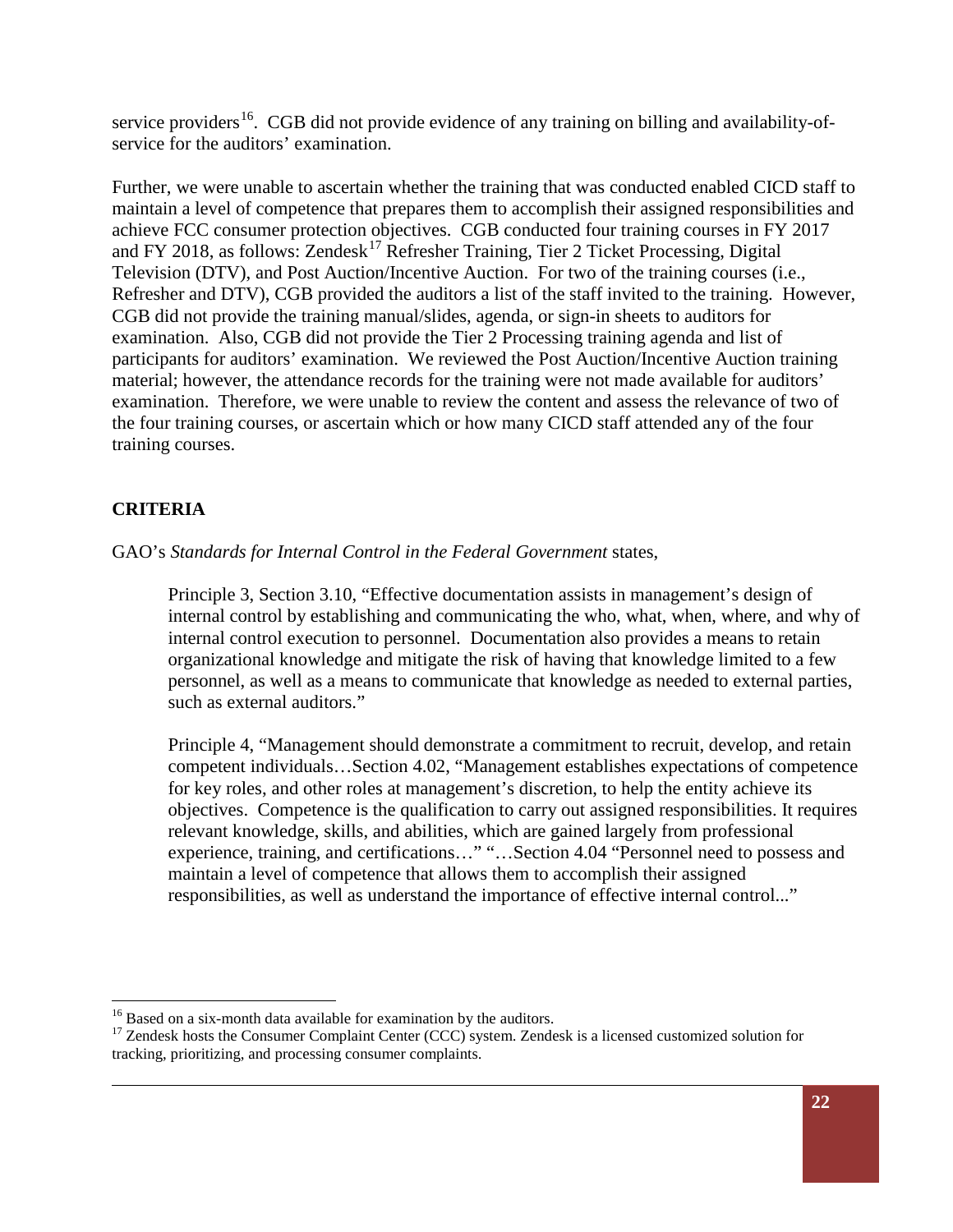# **CAUSE**

CGB did not adequately consider the program risk (i.e., subject matter, and volume of complaints) when developing employee training requirements.

CGB had not developed training policies and practices that will enable staff development that is essential to achieving its strategic goals and objectives.

# **EFFECT**

The inadequacy of CGB's training of CICD staff increases the risks of financial loses to consumers that could result from unwanted communications.

### **RECOMMENDATIONS**

We recommend FCC management:

13. Develop and implement a risk-based training program, policies and procedures, and a tracking mechanism that focus on the most significant subject matter such as informal consumer complaints, including unwanted calls, junk faxes, and billing issues.

### **MANAGEMENT RESPONSE**

CGB management stated that it had met recommendation 13. According to CGB, it has taken proactive steps to improve the training program during the pendency of the audit. According to CGB, it now has a better documented, risk-based Training Plan that requires it to conduct regular training on the processing of tickets in the Consumer Complaint Center, the answering of phone calls at the Call Center, and any emerging communications issues. Also, CGB stated that all training materials and sign-in sheets for each training session would be available. In conjunction with the above training, CGB will convey information to staff on relevant issues and processes via multiple additional channels, including scripts, Hot News, email, and system notifications.

#### **AUDITOR RESPONSE**

We understand that FCC-OIG will confirm CGB's implementation of recommendation 13 through its audit recommendation follow-up process.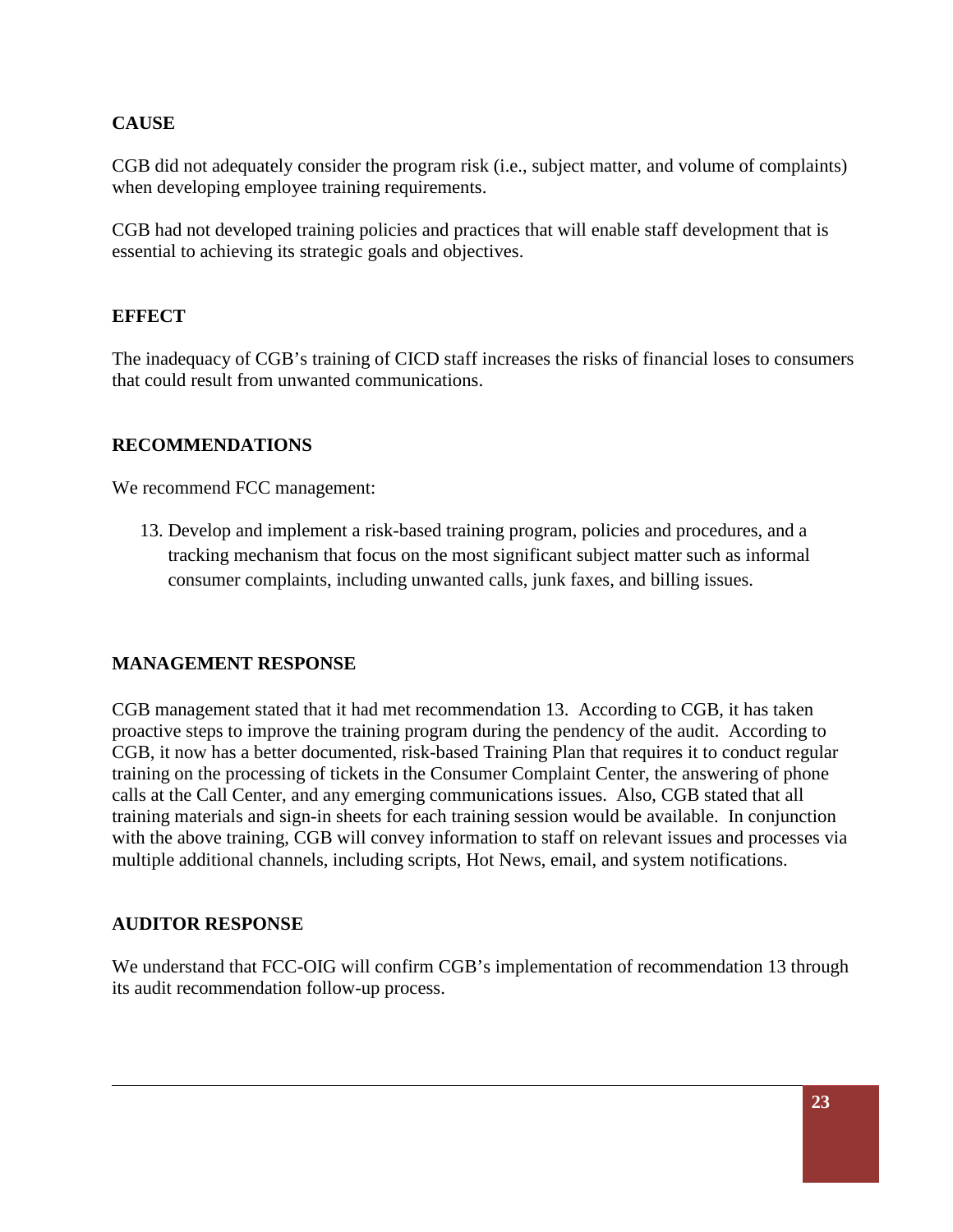# **APPENDIX A – OBJECTIVES, SCOPE, AND METHODOLOGY**

The objective of our performance audit was to evaluate the Federal Communications Commission (FCC) Consumer and Governmental Affairs Bureau's (CGB) management of risk related to processing informal consumer complaints*.* Specifically, the audit objectives were to:

- 1. Evaluate the process for identifying internal and external risks.
- 2. Evaluate the risk management strategy to determine if the risks are adequately managed to meet agency goals and objectives.
- 3. Determine the effectiveness of the internal controls established to manage risk.

We conducted this performance audit in accordance with generally accepted government auditing standards. Those standards require that we plan and perform the audit to obtain sufficient, appropriate evidence to provide a reasonable basis for our findings and conclusions based on our audit objectives. We believe that the evidence obtained provides a reasonable basis for our findings and conclusions based on our audit objectives. Our audit covered the period from October 1, 2016, through September 30, 2018.

To achieve the audit objectives, we performed audit procedures as deemed appropriate, including:

- Obtained and reviewed significant provisions of laws and regulations applicable to processing informal consumer complaints.
- Reviewed GAO reports on enterprise risk management (ERM) and related challenges faced by federal agencies in implementing ERM to update our understanding and awareness of best practices.
- Made inquiries of appropriate CGB management and staff via questionnaires and obtained documentation to understand the following: how FCC implemented the provisions of 47 CFR Part 1, Section 717 and Section 208 of the Communications Act of 1934 (Title 47 USC 208); significant consumer complaints processing activities; and guidance provided in FCC's directives, policies and procedures manuals. We held subsequent meetings with CGB management to confirm our understanding and verify their responses. We also attended demonstrations of the informal consumer complaint processing and monitoring function of the Consumer Complaint Center.
- Evaluated CGB's processes for identifying internal and external risks to its objectives.
- Evaluated CGB's risk management strategy to determine if risks were adequately managed to meet agency goals and objectives.
- Reviewed CGB's performance measures to determine if they were appropriate for evaluating CGB's performance in achieving CGB's goals and objectives related to informal consumer complaint processing.
- Reviewed documentation maintained to support consumer complaint data and information reported in the FY 2017 and FY 2018 Annual Performance Report.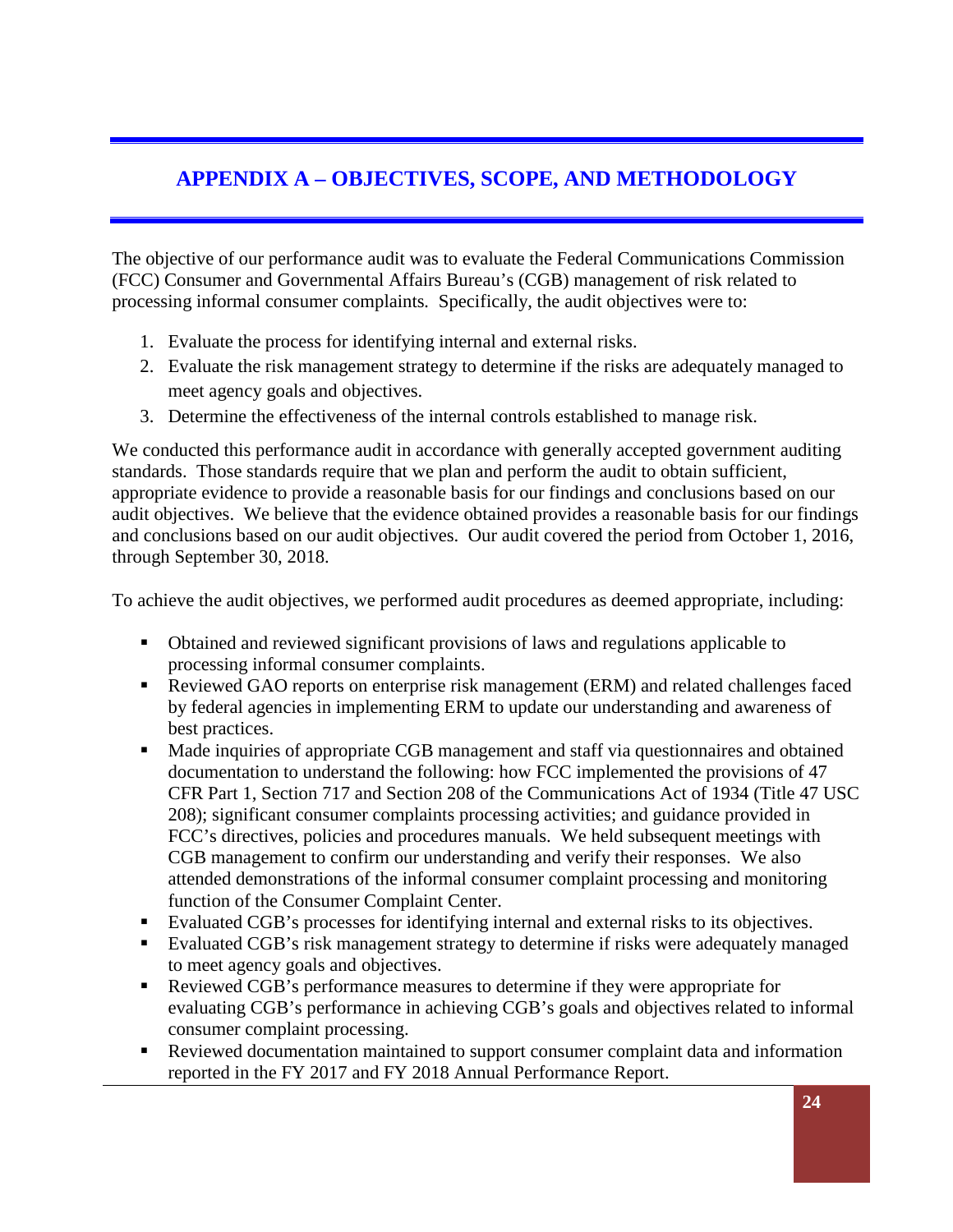- Reviewed FCC's initiatives for improving transparency of performance measures by following up on FCC's implementation of GAO recommendations.
- Reviewed the latest Entity Level Assessment to determine CGB's compliance with OMB Circular A-123 risk assessment requirements.
- Evaluated the effectiveness of internal control over informal consumer complaint processing to determine if consumers were educated about their rights and CICD staff members received appropriate training on FCC consumer policy for informal consumer complaints processing.
- Selected samples and performed tests of informal consumer complaint tickets, rebuttals, and unserved tickets to determine if CICD's processing procedures were consistent with FCC rules (i.e., Title 47 CFR Part 1, Sections 711-719).
- Evaluated internal control over informal consumer complaints reporting to determine if all informal complaints are recorded, categorized correctly, and disseminated to stakeholders in a uniform method.
- Evaluated the effectiveness of internal control over the Consumer Complaint Center support of FCC consumer program objectives and related risks.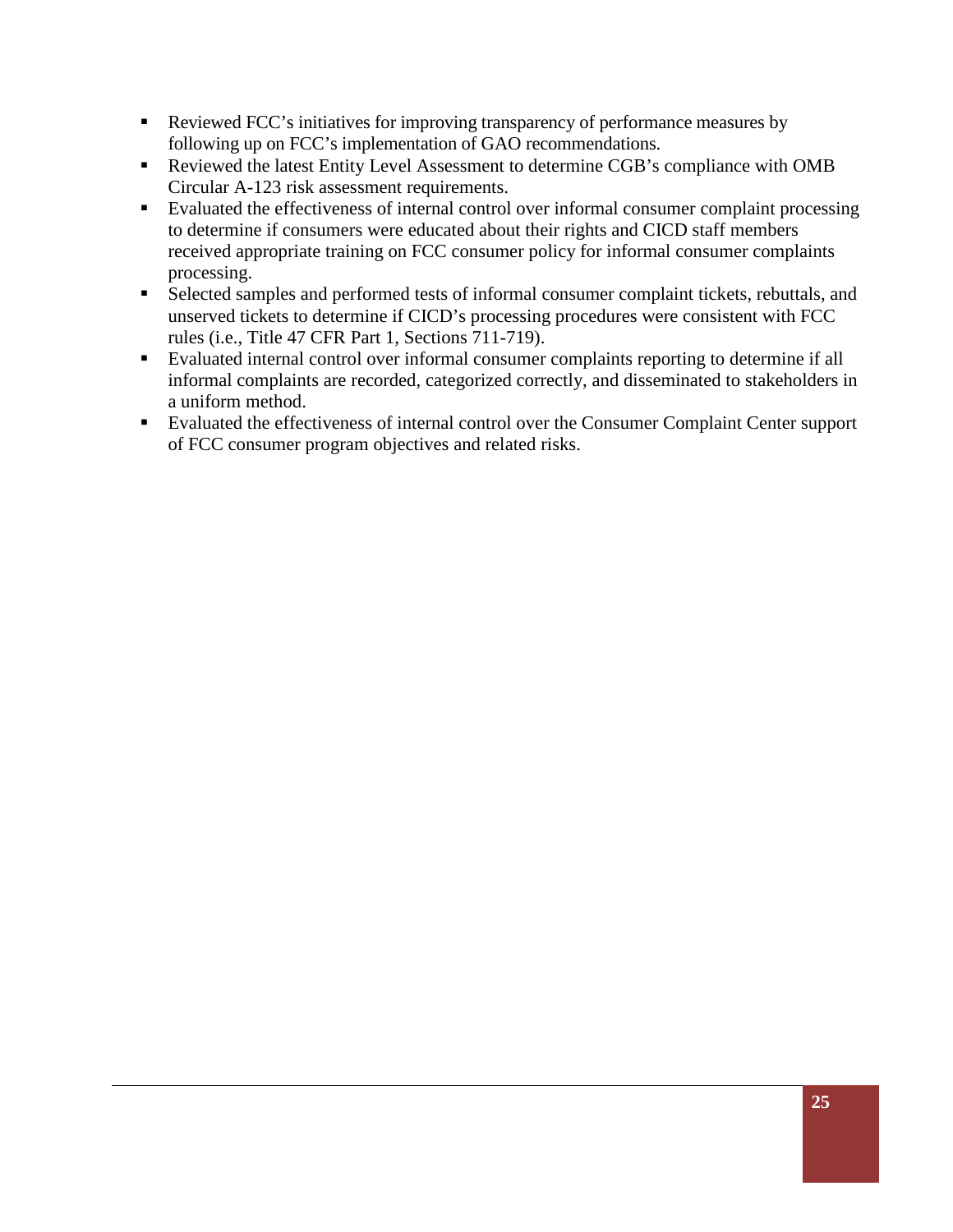# **APPENDIX B – MANAGEMENT'S RESPONSE**



#### **UNITED STATES GOVERNMENT FEDERALCOMMUNICATIONS COMMISSION**

*Consumer and Governmental Affairs Bureau*

# **MEMORANDUM**

**DATE:** April 27, 2020

**TO:** David L. Hunt, Inspector General

**FROM:** Patrick Webre, Bureau Chief

**SUBJECT:** Management's Response to Independent Auditor's Report of the Federal Communications Commission (FCC)

Thank you for the opportunity to respond to the draft audit report from the Office of Inspector General. This performance audit was conducted by Lani Eko & Company, CPAs, PLLC.

The Consumer Inquiries and Complaints Division worked closely with your office and the auditor over the past year and a half to furnish a wealth of information to provide an in-depth understanding of the informal consumer complaint process and facilitate an efficient audit process. The Division has implemented several of the draft report's recommendations and plans to implement others as described below. The Division does not concur with some of the draft report's recommendations, and believes the draft report fails to include relevant information provided, such as responses to the audit request list, narratives, demonstrations of the Consumer Complaint Center<sup>18</sup> and other supporting documentation. The draft report misinterprets the statutory requirements regarding informal consumer complaints and disregards the Division's responses to the draft notices of findings and recommendations, specifically that informal consumer complaints about unwanted calls are not complaints about the behavior of common carriers and thus are outside the scope of rule 1.716, et al.<sup>19</sup>

#### *Auditor Finding No. 1 – Risk Management Strategy Was Not Effective.*

#### *Recommendations:*

1. Direct CGB, in coordination with the FCC Chief Risk Officer (CRO), to develop a risk profile that aligns with the FCC strategic goals and objectives, and CGB's vision and mission.

<sup>&</sup>lt;sup>18</sup> The Consumer Complaint Center is the FCC's free online informal consumer complaint portal where consumers can file complaints and inquiries involving communications services and issues. 1947 CFR §§ 1.716-1.718.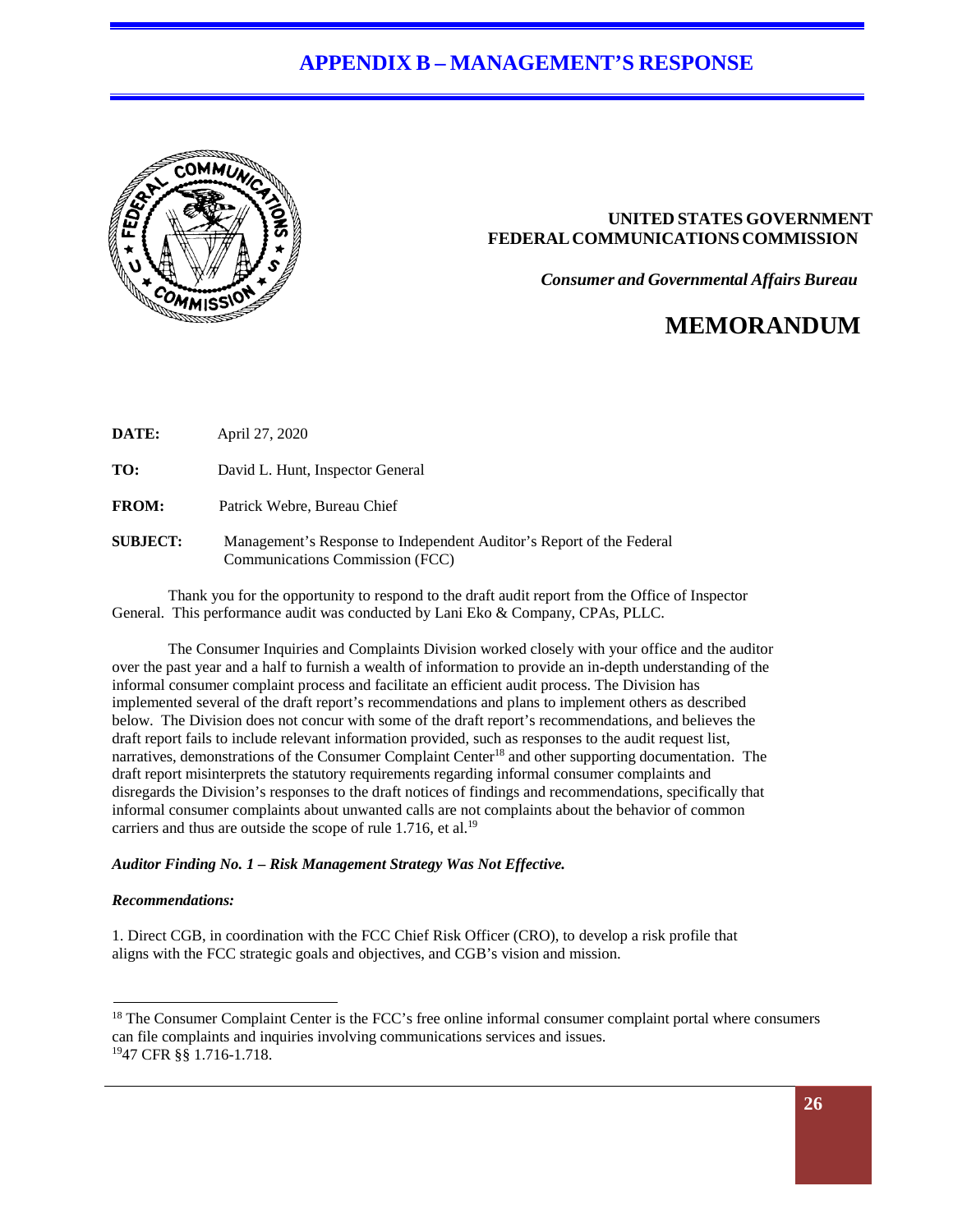2. Ensure that CGB integrates its mission, goals, and objectives specific to the informal consumer complaints program into its risk management strategy.

3. Direct the FCC CRO and the FCC Performance Improvement Officer to provide written guidance and training to CGB on the implementation of CGB's risk management activities.

#### *Management Response:*

The Division will work in coordination with the FCC's Chief Risk Officer and Performance Improvement Officer to enhance its risk management strategy and implement recommendations 1, 2 and 3.

*Auditor Finding No. 2 – All Informal Consumer Complaints Under FCC Jurisdiction Were Not Investigated.* 

#### *Recommendations:*

4. Develop a methodology to evaluate risks associated with uninvestigated complaints and implement controls to mitigate the risks of consumers' exposure to unfair and deceptive business practices.

5. Revise the FCC rule (47 CFR Part 1.717 and 1.718) or issue a directive that defines the categories of informal consumer complaints that will be referred to service providers for investigation and those categories (such as unwanted calls and junk faxes) that will not be referred to service providers for investigation, and will be resolved in other manners by CGB. The revised rule or directive should include a definition of a common carrier complaint.

6. Develop and implement formal policies and procedures to guide CGB in the execution of its responsibilities for informal consumer complaints against non-carriers.

#### *Management Response:*

We believe the Division's current processes and procedures fulfill recommendation 6 regarding informal consumer complaints that are not served. The Division has developed and implemented policies and procedures to guide its processing of informal consumer complaints, including those not directed toward—and thus not served on—carriers. The Division discussed these policies and procedures with the auditor and provided documentation of complaint processing for complaints that are served and complaints that are referred. The Division will nonetheless continue to refine those policies and procedures to ensure that the informal consumer complaint process works as smoothly and efficiently as possible for consumers.

The Division does not concur with recommendations 4 and 5. The Division also disagrees with the accuracy of the draft report's finding.

The Division processes informal consumer complaints in compliance with the FCC's rules set forth in Part 1 at 47 CFR §§1.716-1.718 and adopted pursuant to Section 208 of the Communications Act. The FCC's rules require informal consumer complaints involving the behavior of carriers to be served on the carrier and the carrier is required to respond to the FCC with a copy to the consumer. Informal consumer complaints and inquiries that do not involve the behavior of carriers, including unwanted call complaints, are referred internally to inform policy or enforcement activities, referred externally to state or federal agencies, and/or responded to with educational content. This flexibility allows the FCC to effectively address emerging and new consumer communications issues while being responsive to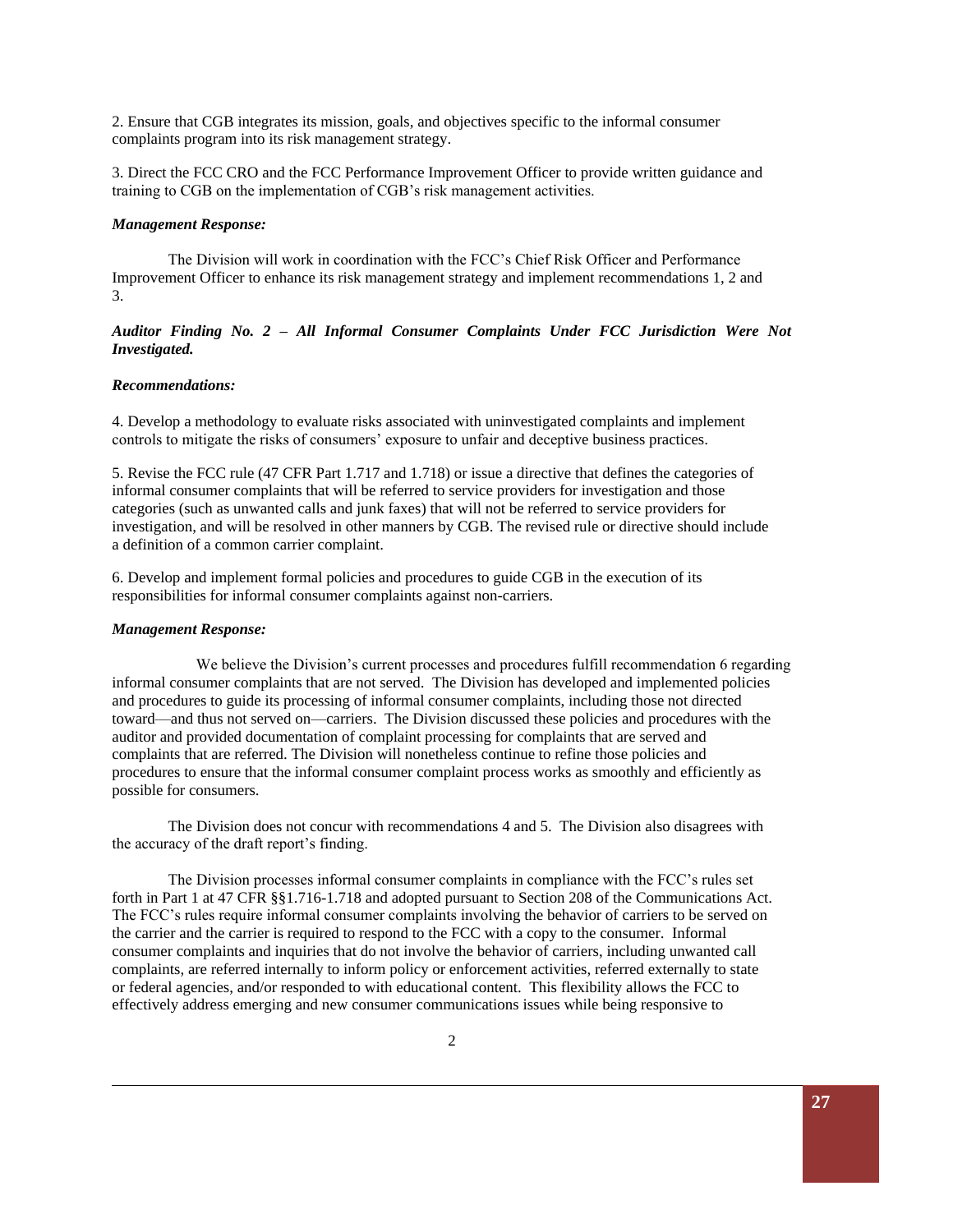consumers who file complaints that are not against a carrier. The Division has procedures in place for handling every type of inquiry and complaint received.

The draft audit report claims that the Division's referral process, in particular with respect to unwanted call complaints, left consumers susceptible to increased risks of unfair and deceptive business practices. The facts do not support this conclusion. As an initial matter, the FTC has jurisdiction over unfair and deceptive business practices; the FCC does not. As such, referring such complaints to the FTC and the Commission's Enforcement Bureau (which handles certain violations of the Telephone Consumer Protection Act and Truth in Caller ID Act against non-carriers) is a much more effective means of preventing unfair and deceptive business practices than referring the complaint to a carrier. Indeed, the draft audit report does not even explain which carrier such complaints should be referred to, since the likelihood of the caller and the consumer having the same carrier is remote and most calls transit through the networks of multiple distinct carriers before reaching a consumer (originating carrier, intermediate carrier(s), and terminating carrier). And as the Division noted during the audit, consumers do not ordinarily expect the agency to refer a complaint against one party (the caller) to another (a carrier) nor are consumers harmed in any way when such complaints are referred for potential enforcement action. In short, the FCC's rules involving unwanted calls address the individual or entity placing the call, not the carrier delivering the call, and the Division thus treats complaints about such calls accordingly.

It is important to note that consumers are informed of these policies. The Consumer Complaint Center clearly states that complaints about unwanted calls, loud commercials, and indecency are not resolved individually. This message is provided to consumers at multiple points in the complaint process. In addition, consumers are provided with educational content after their complaint submission, and they are informed that their complaint data is used internally for policy development and potential enforcement. Unwanted calls data is also released to the public (without personally identifiable information) for use by carriers and third-party developers to inform their development of tools and other strategies to address unwanted calls. The FCC has also used complaint data to spur industry cooperation to address the issue of unwanted calls, including the blocking and tracing of unwanted calls.

The Division does not concur with recommendation 4 that it needs to develop a methodology to evaluate risks associated with unserved complaints and implement controls to mitigate or eliminate the risks of consumers' exposure to unfair and deceptive business practices. As stated above, the FTC addresses unfair and deceptive business practices. The FCC does not. The Division processes and procedures effectively address the risks associated with all classes of informal consumer complaints, including those not served on carriers. The Division has evaluated the risks associated with unserved complaints and has implemented various controls to mitigate the risks.

The Division also does not concur with recommendation 5 to revise the FCC rules or issue a directive to identify the categories of informal complaints served on carries and those categories of consumer complaints (such as junk faxes and unwanted calls) that are not served on carriers. The rules already make clear that only informal complaints about the practices of carriers, not all informal complaints, are served on carriers—as it would make no sense to read the rules as requiring the service of complaints about loud commercials or other non-carrier activities on a telephone carrier.

#### *Auditor Finding No. 3* **-** *Performance Measures Were Not Reflective Of The Actual Level Of Effort Required For Processing Informal Consumer Complaint[s]*

#### *Recommendations:*

7. Consider whether the use of SOD as a performance measure is appropriate since CGB did not have consumer complaints processing backlog in recent years. If SOD is retained as a performance tool,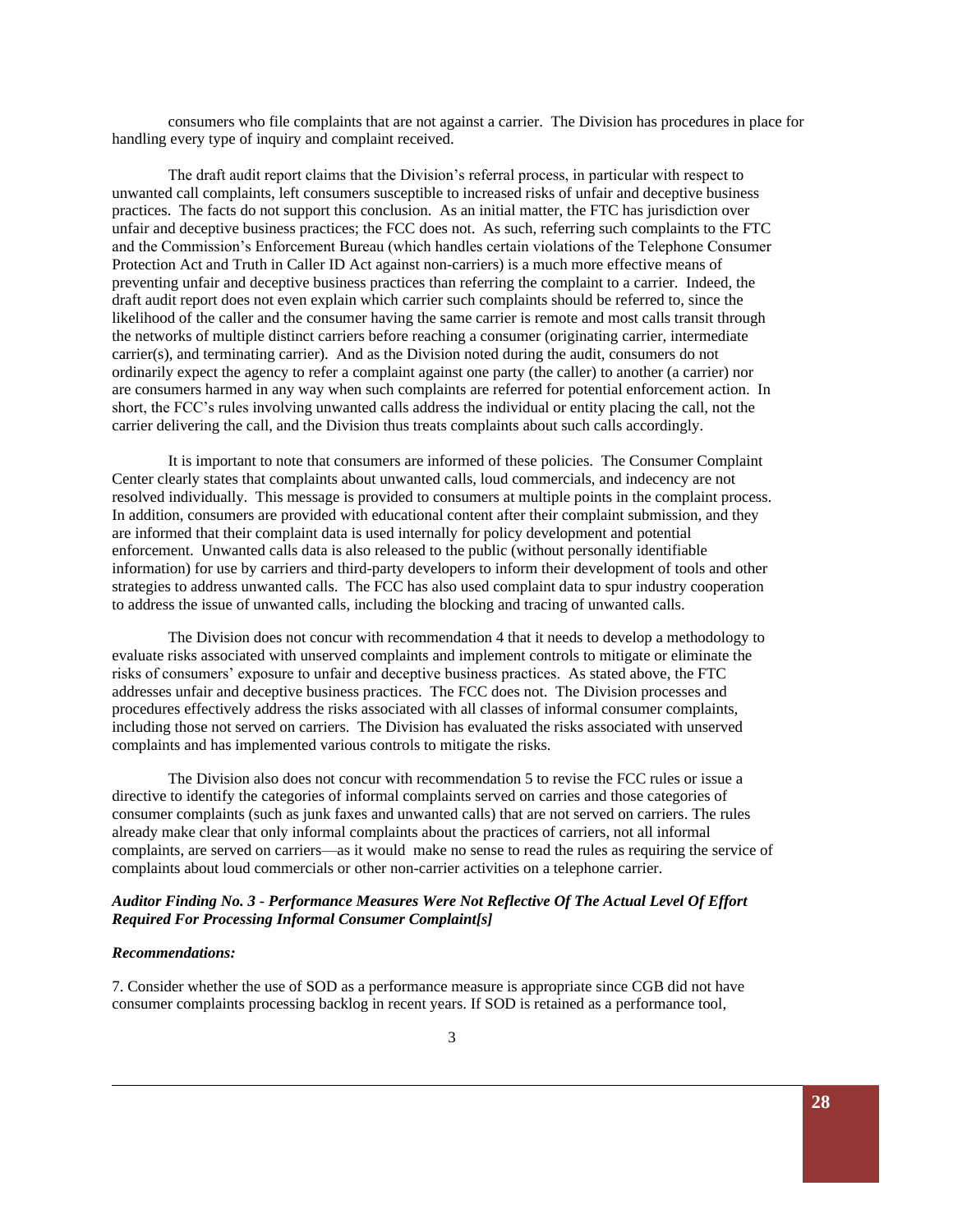develop and implement performance goals for SOD based on the actual processing timeframes for activities associated with informal consumer complaints.

8. Develop and implement performance goals based on actual processing timeframes for activities associated with informal consumer complaints. Also, establish outcome-based performance measures appropriate for assessing the effectiveness of CGB's processing of informal consumer complaints and evaluating its progress in achieving its performance goals and objectives.

9. Develop and document a formal definition for "solved complaint" (e.g., when the service provider responded by providing the relief requested by a consumer, the consumer has not indicated unhappiness with the closing of a complaint, or when FCC at its discretion, closes a complaint).

10. Develop and implement internal controls to ensure performance measures are appropriate for the stated objectives.

11. Develop and implement internal controls to ensure relevance and accuracy of consumer complaint data and conclusions from performance results are suitable for making decisions on consumer program priorities. The performance measures for processing informal complaints should exclude complaints closed without any CGB action to address the individual consumer's complaint (e.g., informal consumer complaints referred to other FCC Bureaus).

12. Consider the feasibility of collecting data on unwanted communications by service providers and sharing the data with the service providers to communicate the magnitude of the issue.

#### *Management Response:*

The Division has already met recommendations 8, 10, 11 and 12. The existing performance measures are appropriate to meet stated objectives, address the outcomes of the Division's efforts to process informal consumer complaints, and allow for management to assess program effectiveness and evaluate progress in achieving its goals. These measures were implemented to ensure consumer complaint processing met rigorous goals to guarantee efficient and effective complaint processing. These goals, by their nature, only include complaints that are served. In addition, the Division releases unwanted call data to the public (without personally identifiable information) for use by carriers and third-party developers to inform their development of tools and other strategies to address unwanted calls. See https://www.fcc.gov/consumer-help-center-data. The FCC has also used complaint data to spur industry cooperation to address the issue of unwanted calls, including the blocking and tracing of unwanted calls.

Pursuant to recommendation 7, the Division will revisit the Speed of Disposal (SOD) processing timeframes based on the current informal consumer complaint process and the likelihood of a complaint processing backlog. With respect to recommendation 9, the Division will further refine its definition of a solved complaint.

The draft audit report fails to focus on performance measures put in place by the Division, as well as the real-time reporting that is used daily to assess the effectiveness of the informal consumer complaint process. The draft report incorrectly concludes that the Division's performance measures were output based and focused on the number of complaints closed and how fast they were closed. The existing goals and measures focus on the outcomes of processing consumer complaints as well as important dimensions of performance, including how fast a complaint is served after receipt, how many providers timely respond to informal consumer complaints, and how many tickets are re-opened by consumers following a provider response. As GAO found, the performance measures address the outcomes of the Division's efforts to process informal consumer complaints and allow for management to assess program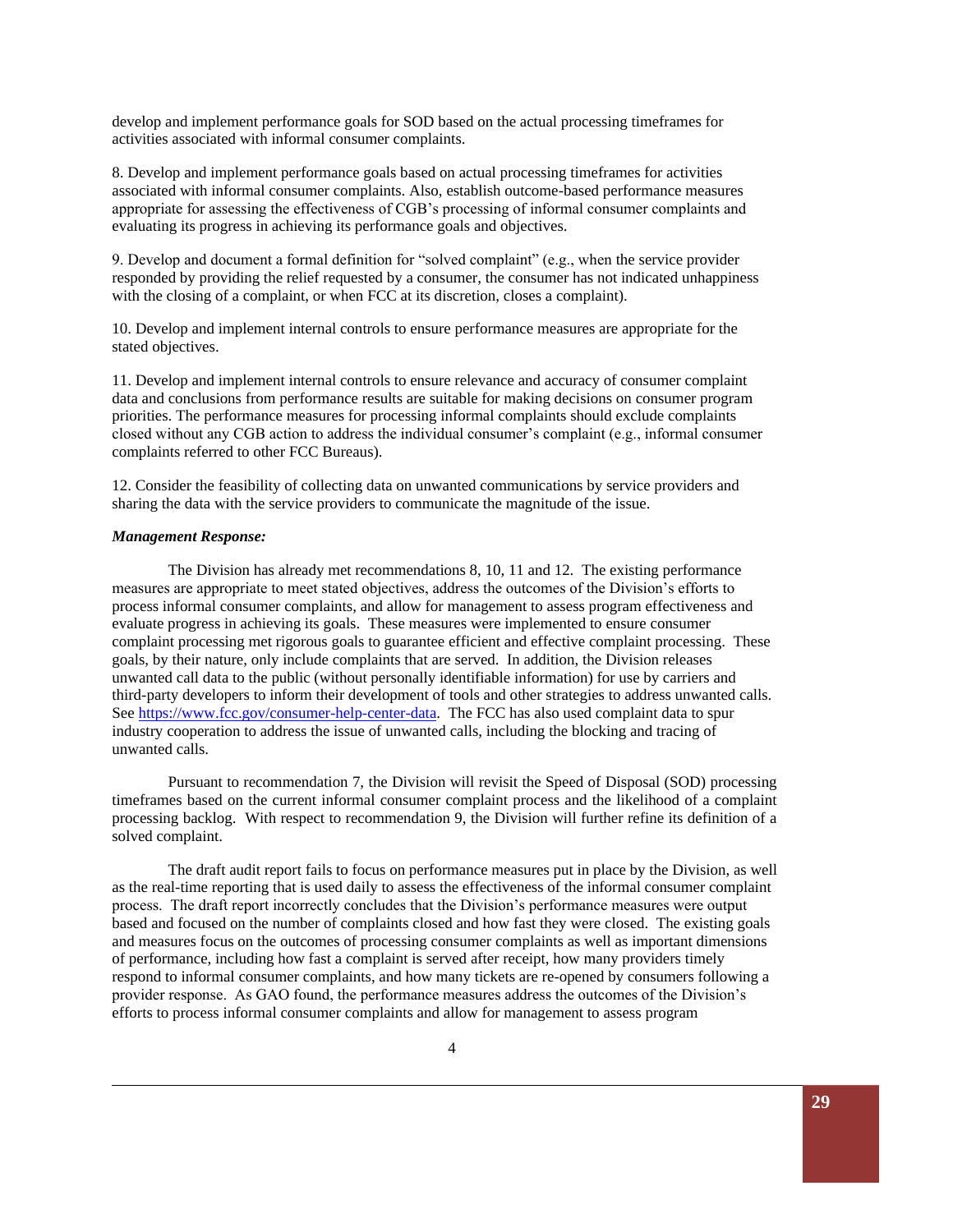effectiveness. See https://www.gao.gov/products/GAO-10-34. The draft audit report further claims the performance measures do not include a measure of satisfaction. However, the re-opened ticket performance measure reflects the number of consumers who file a rebuttal after they have received a carrier response. The filing of a rebuttal requires the carrier to take another look at the issue and provide an additional response to the FCC and the consumer. This metric is an outcome-based indicator of consumer satisfaction.

The draft report notes that the Division does not have a formal definition of a "solved" complaint. The purpose of the informal consumer complaint process is to facilitate a conversation between the consumer and their carrier to address the consumer's issue. As noted above, the Division will refine its existing definition of solved complaint. However, defining a "solved" complaint as one where the carrier "meets the demand of the consumer" as suggested by the draft report is both ineffective and inappropriate. There are informal consumer complaints filed where the consumer is not entitled to have their demand met by the carrier, and the carrier response satisfies the complaint.<sup>20</sup>

#### *Audit Finding No. 4 – Improvement is needed in CGB Training Program.*

#### *Recommendations:*

13. Develop and implement a risk-based training program, policies and procedures, and a tracking mechanism that focus on the most significant subject matter such as informal consumer complaints, including unwanted calls, junk faxes, and billing issues.

#### *Management Response:*

The Division has met recommendation 13. The Division has taken proactive steps to improve its training program during the pendency of the audit. The Division now has a better documented, risk-based Training Plan that requires it to conduct regular training on the processing of tickets in the Consumer Complaint Center, the answering of phone calls at the Call Center and any emerging communications issues. In addition, all training materials and sign in sheets for each training session will be available. In conjunction with the above training, information will be conveyed to staff on relevant issues and processes via multiple additional channels including scripts, Hot News, email and system notifications.

As a general matter, the Consumer Complaint Center has a catalog of about 300 scripts. These scripts contain relevant information on communications issues. These scripts are searchable so that staff can locate them when needed. The Division continuously updates the scripts to keep them current with relevant telecommunications issues, rules and policies and staff is notified of these updates. In addition, information on emerging issues is provided to staff through multiple channels other than scripts, including emails and Hot News, which provides concise summaries of communications issue changes. The Division also conducts one-on-one remediation/training if an individual staff member requires it.

The recommendation focuses on unwanted call training and the draft report notes that staff did not receive training on unwanted call complaints during the audit period. The Division conducted unwanted calls training on 10/18/18 – 18 days beyond the audit period. In addition, the unwanted calls script was updated three times within the audit period. There were also four items posted in Hot News about unwanted calls during the audit period. These script updates and news items were conveyed to

 $\overline{5}$ 

<sup>&</sup>lt;sup>20</sup> Examples of instances where carrier responses satisfy the complaint are situations where a consumer wants a carrier to provide service to their residence but is unwilling to help pay for construction, where a consumer fails to pay their bill for multiple months, is disconnected and demands service be restored without any type of payment plan.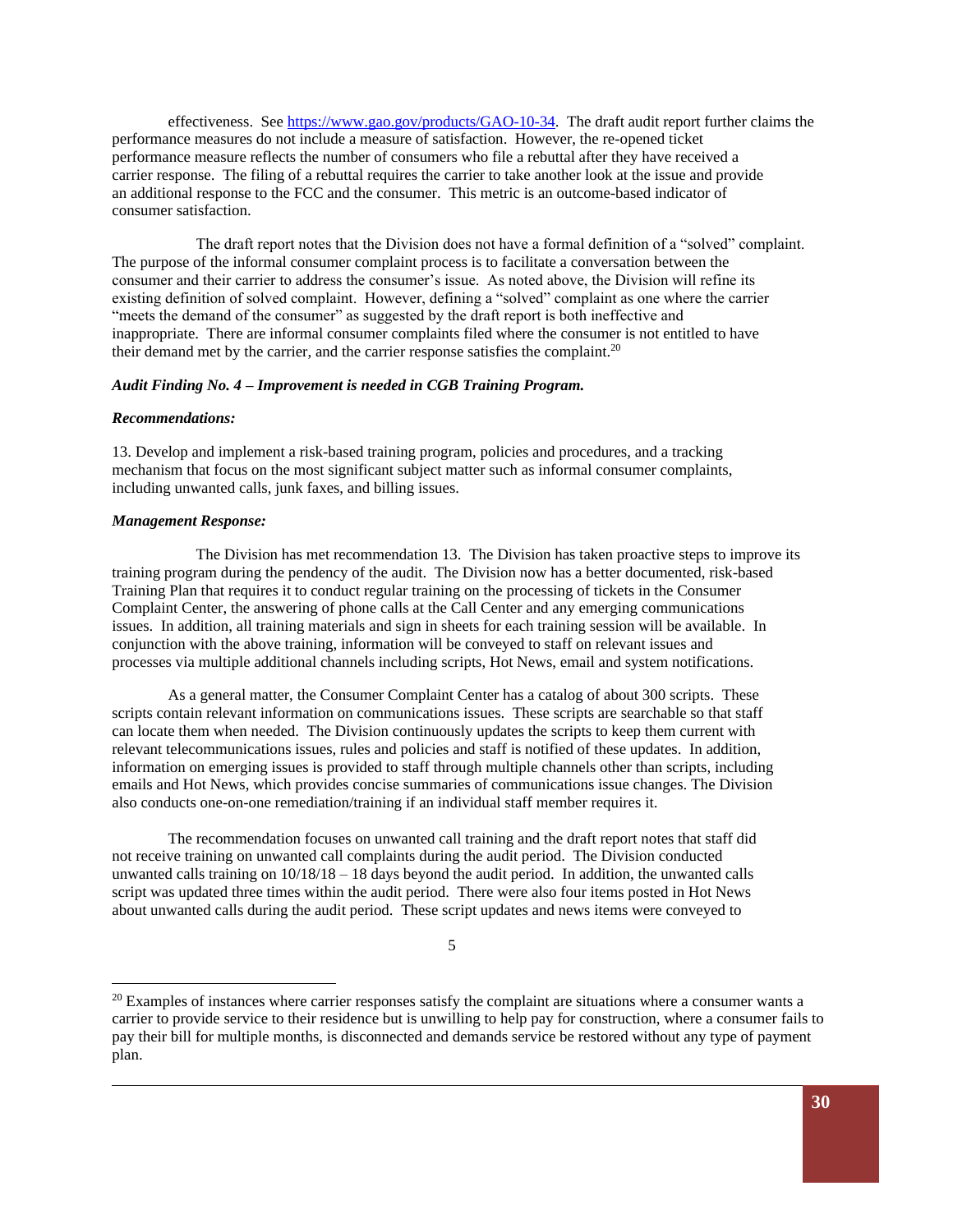staff, providing them with new substantive information on the issue of unwanted calls during the audit period.

#### *Conclusion to Management Response to Auditor Report*

Over the past year and a half, the Division has spent a significant amount of time and resources to fully address all auditor questions and document requests. The draft audit report's analysis does not reflect the documentation and explanations provided by the Division. The Division requests that the auditor considers all of the information provided prior to issuing the final report on this audit.

In summary, the Division has implemented the draft report's recommendations 6, 8, 10, 11, 12 and 13, and plans to implement 1, 2, 3, 7 and 9. The Division does not concur with the draft report's recommendations 4 and 5. We look forward to working with the OIG and its auditor and on improving our processes going forward.

/s/ Patrick Webre

Patrick Webre Bureau Chief